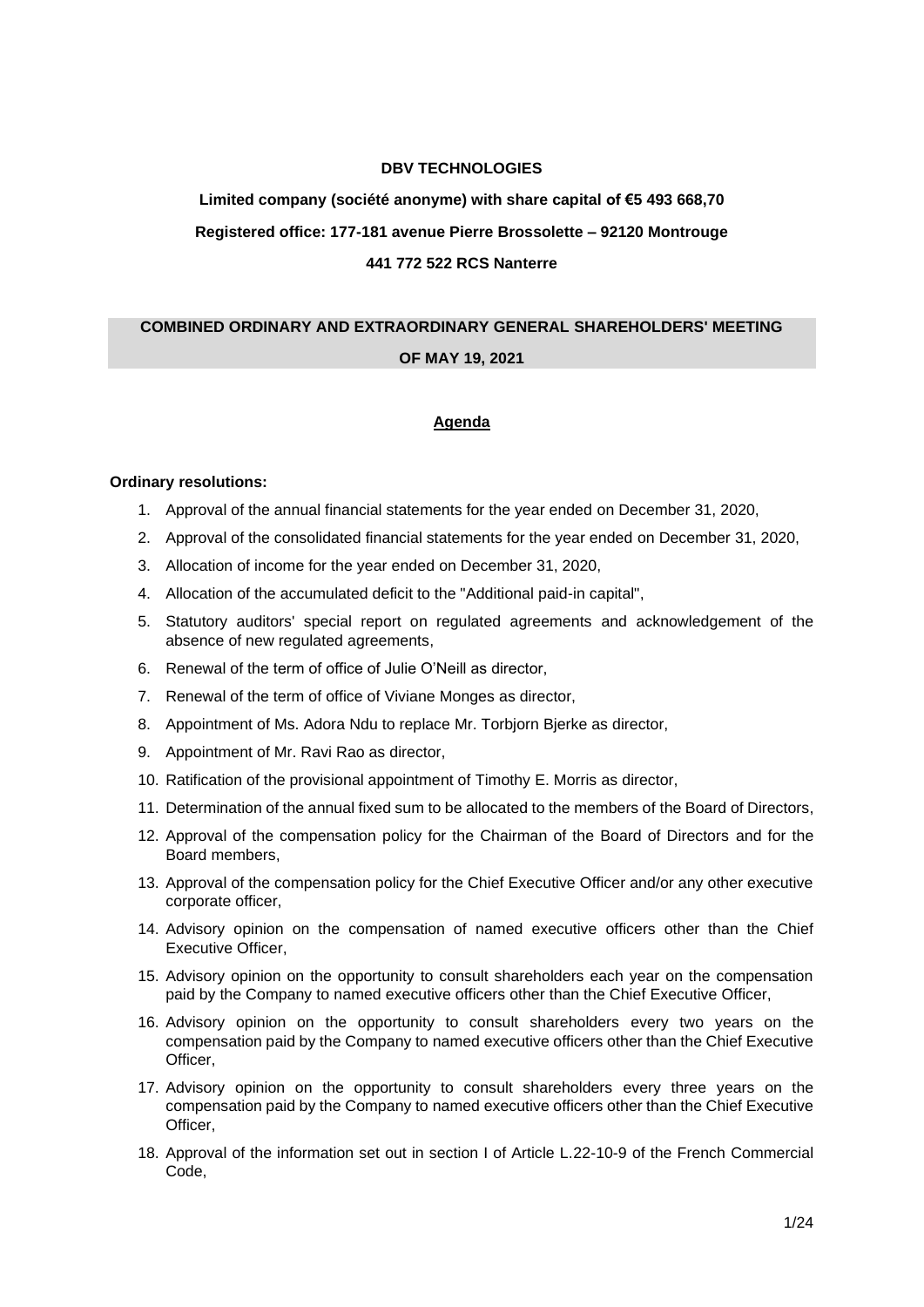- 19. Approval of the fixed, variable and non-recurring components of overall compensation and benefits of all types paid or assigned during the year ended to Michel de Rosen, Chairman of the Board of Directors,
- 20. Approval of the fixed, variable and non-recurring components of overall compensation and benefits of all types paid or assigned during the year ended to Daniel Tassé, Chief Executive Officer,
- 21. Approval of the fixed, variable and non-recurring components of overall compensation and benefits of all types paid or assigned during the year ended to Marie-Catherine Théréné, Deputy Chief Executive Officer until September 17, 2020,
- 22. Authorization to be granted to the Board of Directors to buy back company shares on the Company's behalf pursuant to Article L. 22-10-62 of the French Commercial Code, length of authorization, purpose, terms, and maximum amount, suspension during a public offering period,

#### **Extraordinary resolutions:**

- 23. Authorization to be granted to the Board of Directors for the company to cancel the shares bought back pursuant to Article L. 22-10-62 of the French Commercial Code, length of authorization, maximum amount, suspension during a public offering period,
- 24. Delegation of powers to the Board of Directors to issue ordinary shares, giving, as necessary, access to ordinary shares or to the allocation of debt securities (of the Company or of a Group company) and/or securities giving access to ordinary shares (of the Company or of a Group company) with pre-emptive rights, suspension during a public offering period,
- 25. Delegation of powers to be granted to the Board of Directors to issue ordinary shares giving access, as the case may be, to ordinary shares or to the allocation of debt securities (of the Company or a group company), and/or securities giving access to ordinary shares (of the Company or a group company), without pre-emptive rights, by means of a public offer (excluding the offers set out in section 1 of Article L.411-2 of the French Monetary and Financial Code), and/or as consideration for securities in the context of a public exchange offer, suspension during a public offering period,
- 26. Delegation of powers to be granted to the Board of Directors to issue ordinary shares giving access, as the case may be, to ordinary shares or to the allocation of debt securities (of the Company or a group company), and/or securities giving access to ordinary shares (of the Company or a group company), without pre-emptive rights, by means of a public offer referred to in paragraph 1 of Article L.411-2 of the French Monetary and Financial Code, suspension during a public offering period,
- 27. Authorization, in the event of an issue without pre-emptive rights, to set the issue price according to the terms set by the General Meeting, within a limit of 10% of the capital per year,
- 28. Delegation of powers to be granted to the Board of Directors to issue ordinary shares, giving, if applicable, access to ordinary shares or the allocation of debt securities (of the Company or a group company) and/or securities giving access to ordinary shares (of the Company or a group company), with pre-emptive subscription rights waived in favor of categories of persons with certain characteristics, suspension during a public offering period,
- 29. Authorization to increase the total amount of issues,
- 30. Delegation of powers to be granted to the Board of Directors for the purpose of deciding on any merger-absorption, demerger, or partial contribution of assets,
- 31. Delegation of powers to be granted to the Board of Directors to issue ordinary shares giving access to ordinary shares or to the allocation of debt securities (of the Company or of a Group company), and/or securities giving access to ordinary shares (of the Company or of a Group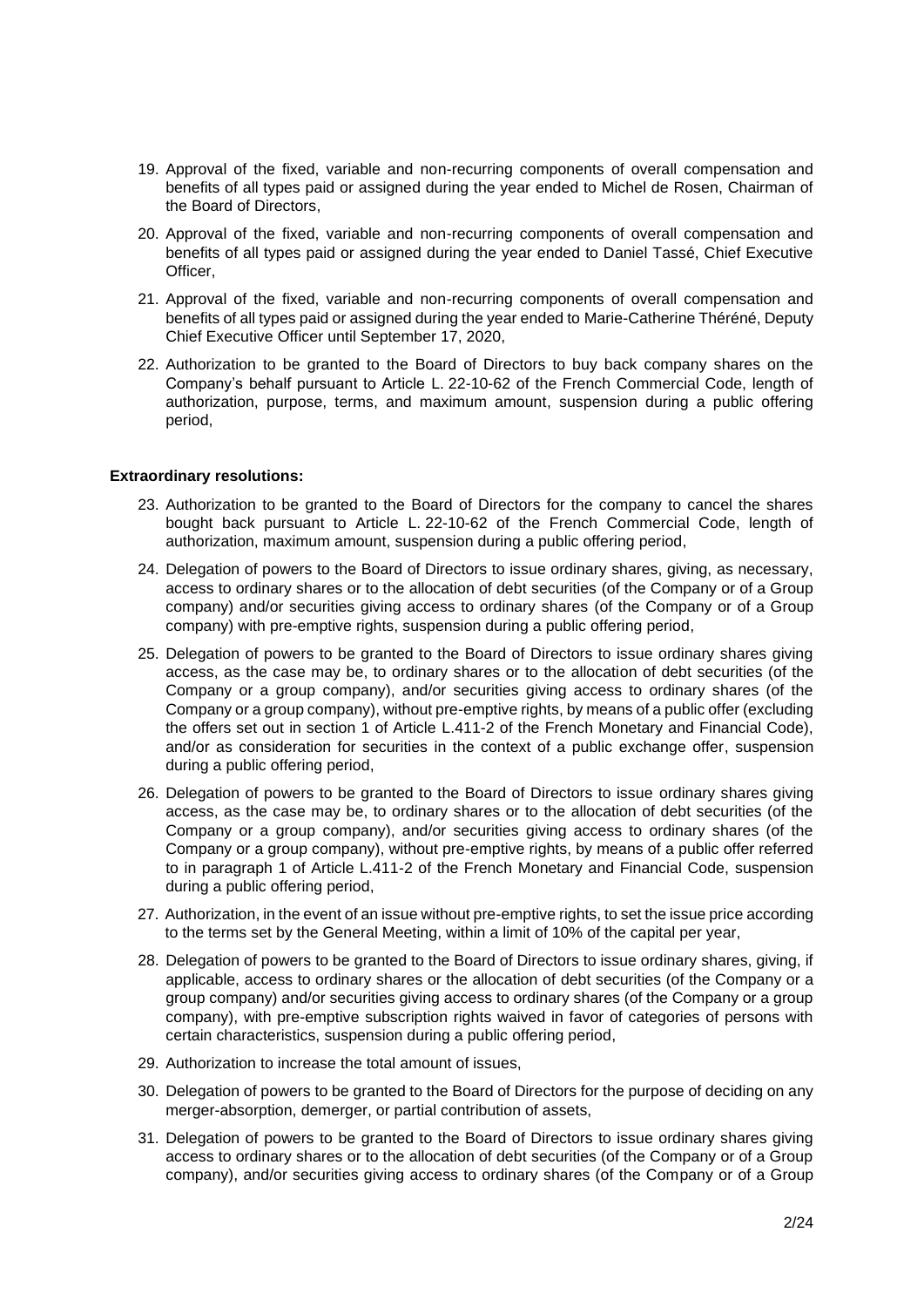company), in the context of a merger, demerger or partial contribution of assets decided by the Board of Directors pursuant to the delegation referred to in the thirtieth resolution, suspension during a public offering period,

- 32. Overall limit on the maximum authorized amounts set under the  $25<sup>th</sup>$ ,  $26<sup>th</sup>$ ,  $28<sup>th</sup>$  and  $31<sup>st</sup>$ resolutions of this Meeting and the 28<sup>th</sup> resolution of the General Meeting of April 20, 2020,
- 33. Delegation of powers to the Board of Directors to issue stock warrants (BSA), subscription and/or acquisition of new and/or existing stock warrants (BSAANE) and/or subscription and/or acquisition of new and/or existing redeemable stock warrants (BSAAR) with cancellation of preferential subscription rights, reserved for a category of persons, suspension during a public offering period,
- 34. Delegation of powers to be granted to the Board of Directors to increase the share capital by means of the issue of ordinary shares and/or securities giving access to capital, with preemptive subscription rights waived in favor of members of a company savings plan pursuant to Articles L.3332-18 et seq. of the French Labor Code,
- 35. Authorization to be granted to the Board of Directors to allocate free existing and/or future shares to members of staff and/or certain corporate officers of the Company or related companies or economic interest groups, with shareholders waiving their pre-emptive rights, length of authorization, maximum amount, duration of vesting periods specifically in respect of disability and, if applicable, holding periods,
- 36. Authorization to be granted to the Board of Directors to grant share subscription and/or purchase options (stock options) to members of staff and/or certain corporate officers of the company or related companies or economic interest groups, with shareholders waiving their pre-emptive rights, length of authorization, maximum amount, strike price, maximum term of the option,
- 37. Amendment of Article 13 of the by-laws in order to set the age limit for the Chairman of the Board of Directors at 75 years of age,
- 38. Powers to complete formalities.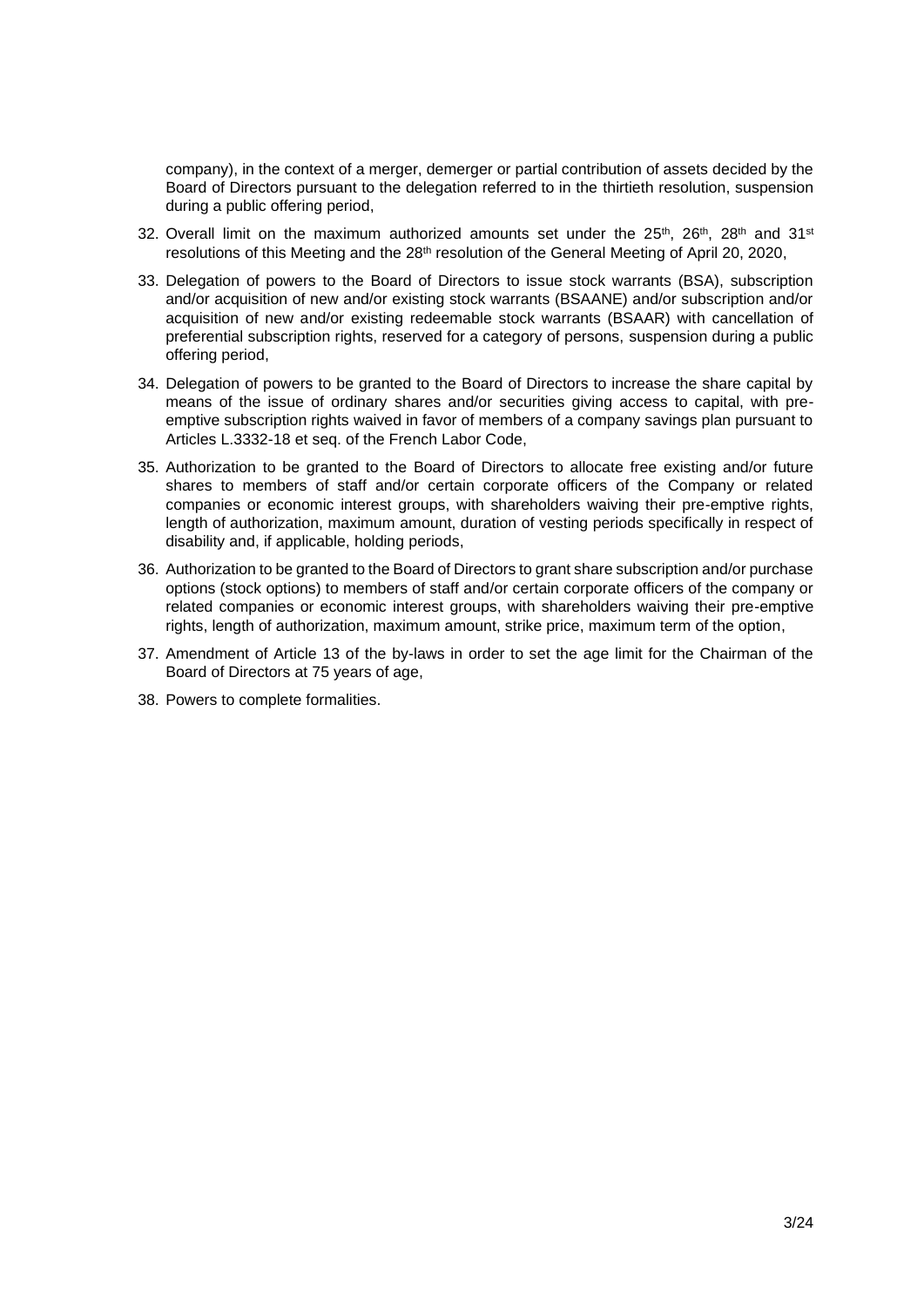#### **Text of draft resolutions**

#### **Ordinary resolutions:**

# **First Resolution - Approval of the annual financial statements for the year ended December 31, 2020**

The General Meeting, acting in accordance with the quorum and majority requirements for ordinary shareholders' meetings and having reviewed the report of the Board of Directors and the Statutory Auditors' special report on the financial year ended December 31, 2020, approves the annual financial statements for the financial year ended on that date, as they were presented, as well as the transactions reflected in these accounts and summarized in these reports showing a loss (group part) of (139,397,433.28) euros.

#### **Second Resolution - Approval of the consolidated financial statements for the year ended December 31, 2020**

The General Meeting acting in accordance with the quorum and majority requirements for ordinary shareholders' meetings and having reviewed the report of the Board of Directors and the Statutory Auditors' special report on the consolidated financial statements as of December 31, 2020, approves these financial statements, as they were presented, which record a loss (group share) of (159,373,630) dollars.

#### **Third Resolution - Allocation of income for the year ended on December 31, 2020.**

The General Meeting, acting in accordance with the quorum and majority requirements for ordinary shareholders' meetings on the proposal of the Board of Directors, decides to fully allocate the whole of the loss for the financial year ended December 31, 2020, totaling of (139,397,433.28) euros, to the "losses brought forward" line, which would consequently change from a negative balance of (556,177,697.08) euros to a negative balance of (695,575,130.36) euros.

Pursuant to Article 243 of the French General Tax Code, the Meeting notes that it was reminded that no distribution of dividends or income has occurred in the past three financial years.

#### **Fourth Resolution – Allocation of the accumulated deficit to the "Additional paid-in capital"**

The General Meeting, acting in accordance with the quorum and majority requirements for ordinary meetings, and having considered the report of the Board of Directors, notes that the retained earnings account is in debit by 695,575,130.36 euros after appropriation of the net result for the year ended December 31, 2020, decides to charge the entirety of the aforementioned retained earnings account to the share premium account, which, before this charge, amounts to 860,890,979.55 euros, and notes that, as a result of this charge, the share premium account shows a credit balance of 165,315,849.19 euros, and that the retained earnings account is thus completely cleared.

#### **Fifth Resolution - Statutory auditors' special report on regulated agreements and acknowledgement of the absence of new regulated agreements.**

The General Meeting acting in accordance with the quorum and majority requirements for ordinary shareholders' meetings and having reviewed the report of the Board of Directors and the Statutory Auditors' special report on related-party agreements presented to it, notes the absence of any new regulated agreements.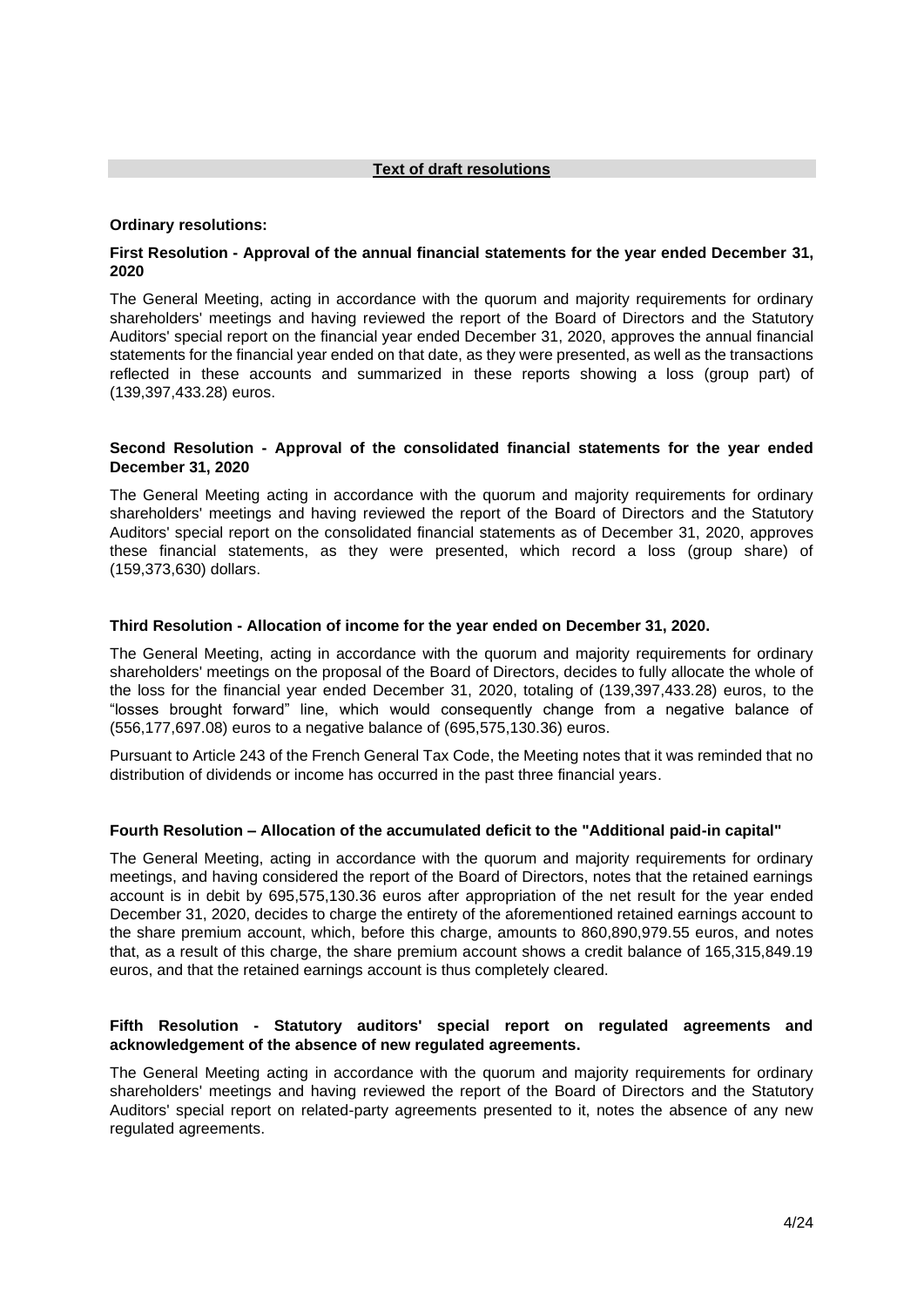#### **Sixth Resolution - Renewal of Mrs. Julie O'NEILL, as director**

The General Meeting acting in accordance with the quorum and majority requirements for ordinary shareholders' meetings and having reviewed the report of the Board of Directors, decides to renew the term as Director of Julie O'Neill, for a period of three years, to expire at the end of the General Meeting to be held in 2024 to approve the financial statements for the previous financial year.

#### **Seventh Resolution - Renewal of Mrs. Viviane MONGES, as director**

The General Meeting acting in accordance with the quorum and majority requirements for ordinary shareholders' meetings and having reviewed the report of the Board of Directors, decides to renew the term as Director of Viviane Monges, for a period of three years, to expire at the end of the General Meeting to be held in 2024 to approve the financial statements for the previous financial year.

#### **Eighth Resolution - Appointment of Mrs. Adora Ndu to replace Mr. Torbjorn Bjerke as director**

The General Meeting acting in accordance with the quorum and majority requirements for ordinary shareholders' meetings and having reviewed the report of the Board of Directors, decides to appoint Mrs. Adora Ndu as Board Member, in replacement of Mr. Torbjorn Bjerke whose mandate has expired, for a period of three years, to expire at the end of the General Meeting to be held in 2024 to approve the financial statements for the previous financial year.

# **Ninth Resolution - Appointment of Mr. Ravi Rao as director**

The General Meeting acting in accordance with the quorum and majority requirements for ordinary shareholders' meetings and having reviewed the report of the Board of Directors, decides, subject to the adoption of the 8<sup>th</sup> Ordinary Resolution of this General Meeting, to appoint Mr. Ravi Rao as Board Member, for a period of three years, to expire at the end of the General Meeting to be held in 2024 to approve the financial statements for the previous financial year.

# **Tenth resolution - Ratification of the provisional appointment of Mr. Timothy E. Morris as director,**

The General Meeting acting in accordance with the quorum and majority requirements for ordinary shareholders' meetings and having reviewed the report of the Board of Directors, ratifies the appointment of Mr. Timothy E. Morris as Board Member, made provisionally by the Board of Directors to replace Mrs. Claire Giraut following her resignation.

Consequently, Mr. Timothy E. Morris will go about his duties for the remaining term of the appointment of his predecessor, namely until the Meeting to be held in 2022 to approve the financial statements for the previous financial year.

#### **Eleventh resolution - Determination of the annual fixed amount to be allocated to the members of the Board of directors,**

The General Meeting acting in accordance with the quorum and majority requirements for ordinary shareholders' meetings and having reviewed the report of the Board of Directors, sets the total annual amount of the Board members' fees to be allocated to the Board of Directors from €600,000 to €800,000 for the current financial year and for future financial years until otherwise decided by a new General Meeting.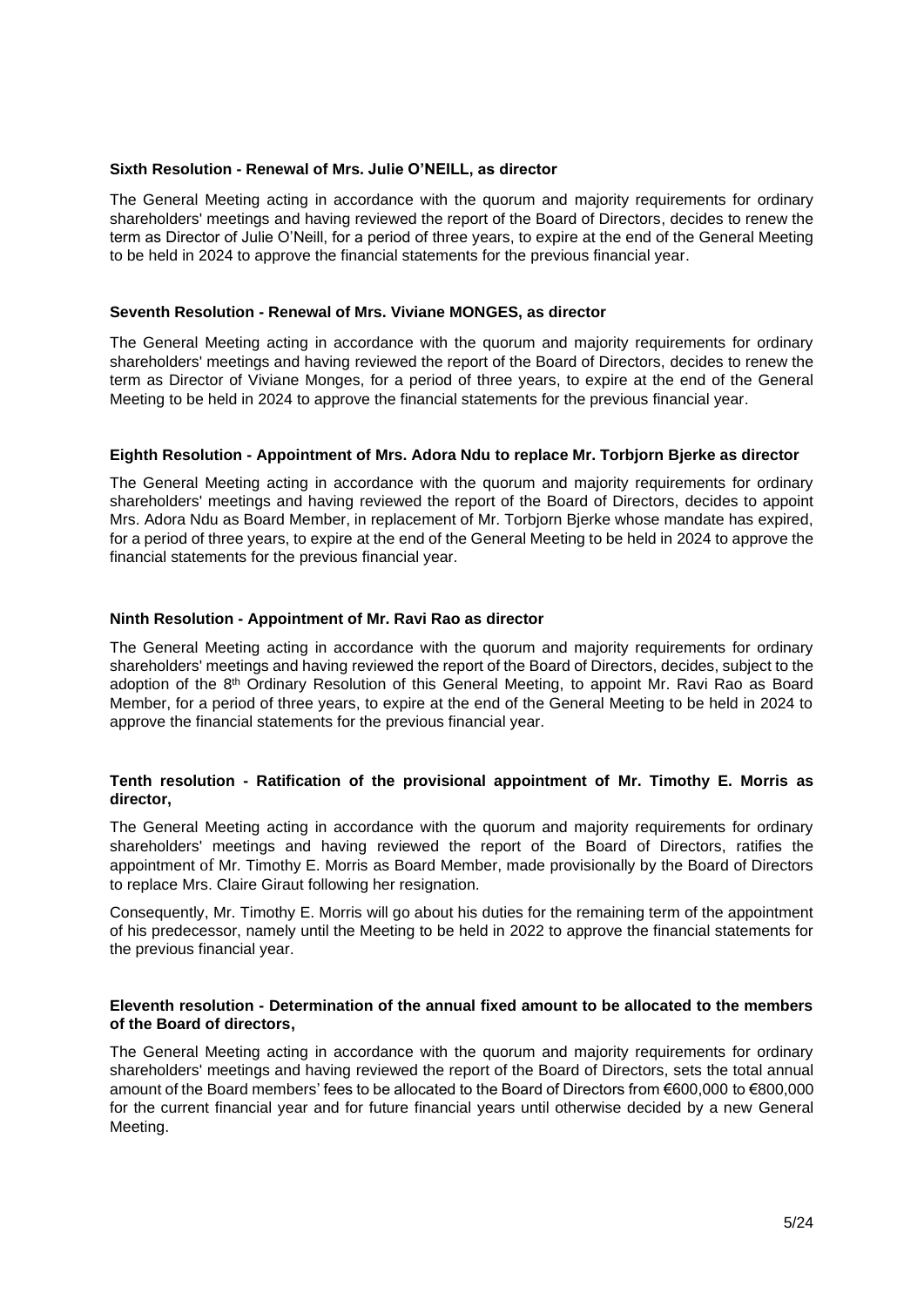# **Twelfth Resolution – Approval of the compensation policy for the Chairman of the Board of Directors and for the directors**

The General Meeting, acting in accordance with the quorum and majority requirements for ordinary shareholders' meetings, having reviewed the report of the Board of Directors and acting pursuant to Article L. 22-10-8 of the French Commercial Code, approves the compensation policy for the Chairman of the Board of Directors, as detailed in paragraph 4.1.3.1 of the report on corporate governance in the Universal Registration Document 2020.

#### **Thirteenth Resolution – Approval of the compensation policy for the Chief Executive Officer and/or any other executive corporate officer**

The General Meeting, acting in accordance with the quorum and majority requirements for ordinary shareholders' meetings, having reviewed the report of the Board of Directors and acting pursuant to Article L. 22-10-8 of the French Commercial Code, approves the compensation policy for the Chief Executive Officer and/or any other executive corporate officer, as detailed in paragraph 4.1.3.1 of the report on corporate governance in the Universal Registration Document 2020.

#### **Fourteenth Resolution – Advisory opinion on the compensation of named executive officers other than the Chief Executive Officer**

The General Meeting, acting in accordance with the quorum and majority requirements for ordinary shareholders' meetings, having reviewed the report of the Board of Directors and acting pursuant to the Dodd-Frank Wall Street Reform and Consumer Protection Act - Section 951, approves, on a non-binding advisory basis, the compensation policy applicable to Sébastien Robitaille and Pharis Mohideen, named executive officers and members of the Company's executive committee, as presented in the report of the Board of Directors to this General Meeting in paragraph 8 and in the Company's Proxy Statement.

#### **Fifteenth resolution - Advisory opinion on the opportunity to consult shareholders each year on the compensation paid by the Company to named executive officers other than the Chief Executive Officer**

The General Meeting, acting in accordance with the quorum and majority requirements for ordinary shareholders' meetings, having reviewed the report of the Board of Directors, pursuant to U.S. regulations under the U.S. Securities Exchange Act declares that it is in the best interests of the shareholders of the Company that the shareholders be consulted every year to approve, on a nonbinding advisory basis, the compensation paid by the Company to the named executive officers other than the Chief Executive Officer, as detailed in paragraph 8 of the Board of Directors' report and in the Company's Proxy Statement..

#### **Sixteenth resolution - Advisory opinion on the opportunity to consult shareholders every two years on the compensation paid by the Company to named executive officers other than the Chief Executive Officer,**

The General Meeting, acting in accordance with the quorum and majority requirements for ordinary shareholders' meetings, having reviewed the report of the Board of Directors, pursuant to U.S. regulations under the U.S. Securities Exchange Act, declares that it is in the best interests of the shareholders of the Company that the shareholders be consulted every two years to approve, on a nonbinding advisory basis, the compensation paid by the Company to the named executive officers other than the Chief Executive Officer, as detailed in paragraph 8 of the Board of Directors' report and in the Company's Proxy Statement.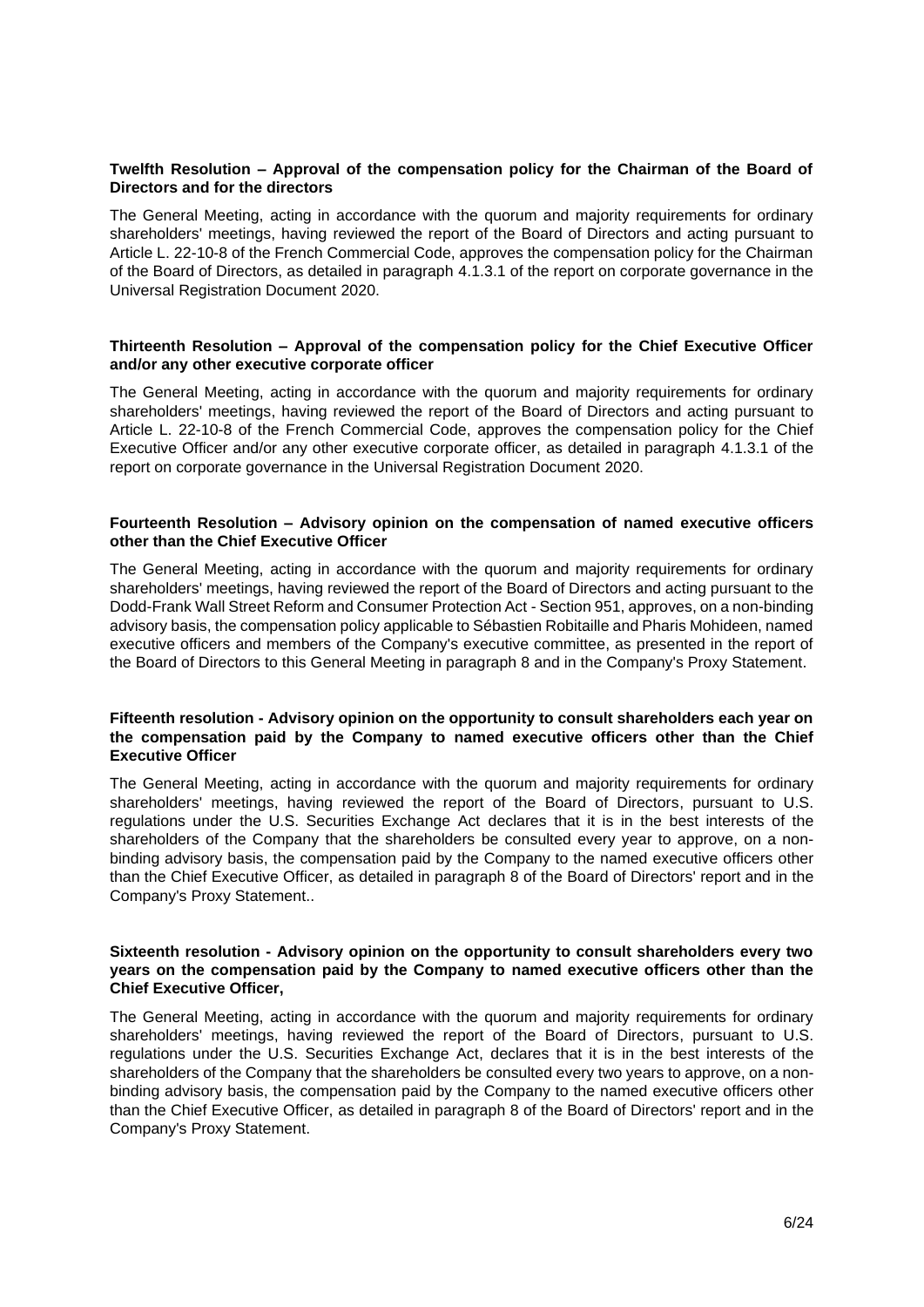# **Seventeenth resolution - Advisory opinion on the opportunity to consult shareholders every three years on the compensation paid by the Company to named executive officers other than the Chief Executive Officer**

The General Meeting, acting in accordance with the quorum and majority requirements for ordinary shareholders' meetings, having reviewed the report of the Board of Directors, pursuant to U.S. regulations under the U.S. Securities Exchange Act declares that it is in the best interest of the shareholders of the Company that the Shareholders be consulted every three years to approve, on a non-binding advisory basis, the compensation paid by the Company to the named executive officers other than the Chief Executive Officer, as detailed in paragraph 8 of the Board of Directors' report and in the Company's Proxy Statement.

#### **Eighteenth Resolution - Approval of the information set out in section I of Article L.22-10-9 of the French Commercial Code**

The General Meeting, acting in accordance with the quorum and majority requirements for ordinary shareholders' meetings, having reviewed the report of the Board of Directors and acting pursuant to Article L.22-10-34 of the French Commercial Code, approves the information set out in section I of Article L.22-10-9 of the French Commercial Code, as detailed in paragraph 4.1.3.4 of the report on corporate governance in the Universal Registration Document 2020.

# **Nineteenth Resolution – Approval of the fixed, variable and non-recurring components of overall compensation and benefits of all types paid or assigned during the year ended to Michel de Rosen, Chairman of the Board of Directors**

The General Meeting, acting in accordance with the quorum and majority requirements for ordinary shareholders' meetings, having reviewed the report of the Board of Directors and acting pursuant to Article L. 22-10-34 II of the French Commercial Code, approves the fixed, variable and non-recurring components of overall compensation and benefits of all types paid or assigned during the year ended to Michel de Rosen, Chairman of the Board of Directors, as detailed in paragraph 10 of the Board of Directors' report.

# **Twentieth Resolution – Approval of the fixed, variable and non-recurring components of overall compensation and benefits of all types paid or assigned during the year ended to Daniel Tassé, Chief Executive Officer**

The General Meeting, acting in accordance with the quorum and majority requirements for ordinary shareholders' meetings, having reviewed the report of the Board of Directors and acting pursuant to Article L. 22-10-34 II of the French Commercial Code, approves the fixed, variable and non-recurring components of overall compensation and benefits of all types paid or assigned during the year ended to Daniel Tassé, Chief Executive Officer, as detailed in paragraph 10 of the Board of Directors' report.

# **Twenty-first Resolution – Approval of the fixed, variable and non-recurring components of overall compensation and benefits of all types paid or assigned during the year ended to Marie-Catherine Théréné, Deputy Chief Executive Officer until September 17, 2020,**

The General Meeting, acting in accordance with the quorum and majority requirements for ordinary shareholders' meetings, having reviewed the report of the Board of Directors and acting pursuant to Article L. 22-10-34 II of the French Commercial Code, approves the fixed, variable and non-recurring components of overall compensation and benefits of all types paid or assigned during the year ended to Marie-Catherine Théréné, Deputy Chief Executive Officer until September 17, 2020, as detailed in paragraph 10 of the Board of Directors' report.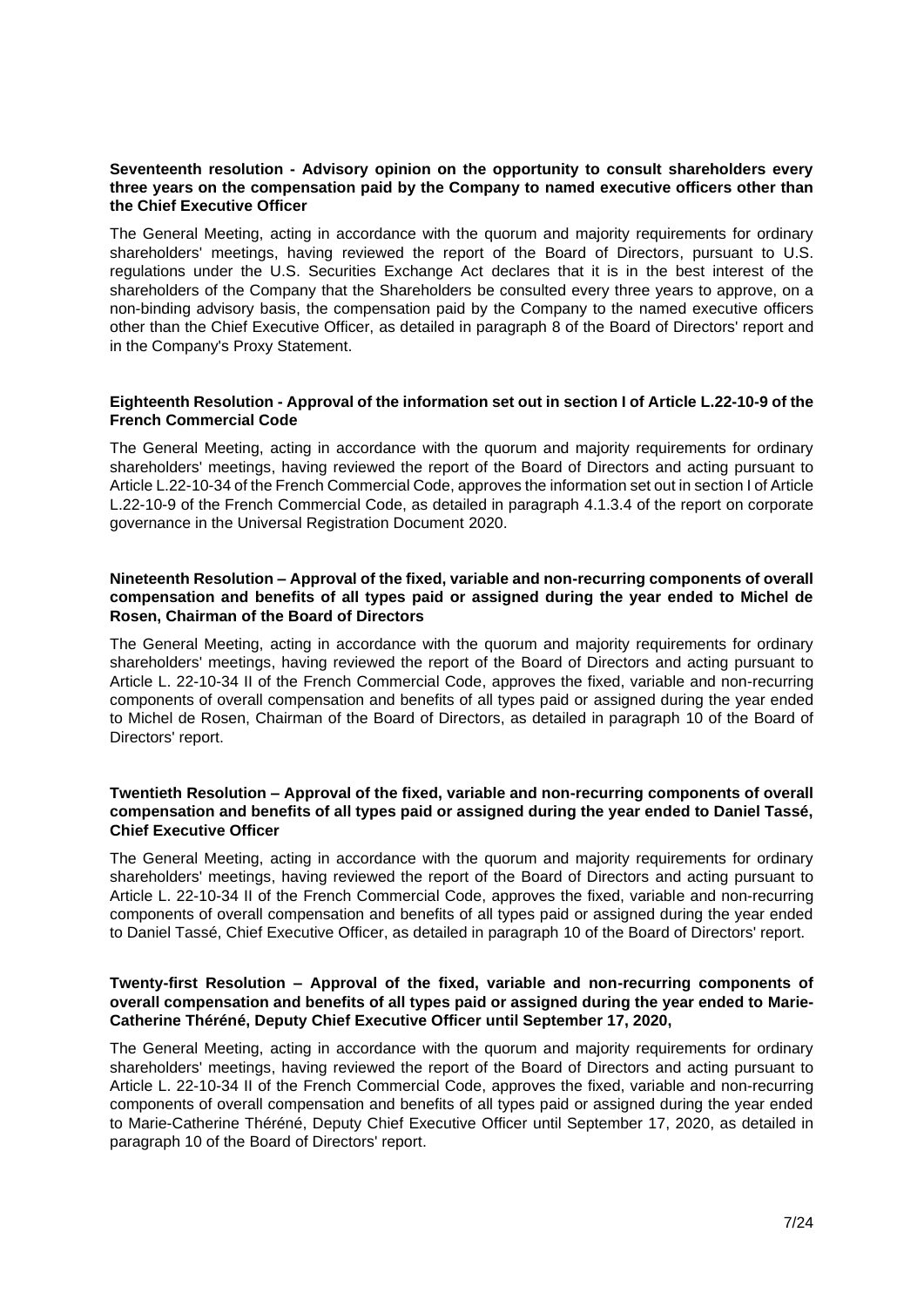# **Twenty-second Resolution - Authorization to be granted to the Board of Directors to buy back company shares on the Company's behalf pursuant to Article L. 22-10-62 of the French Commercial Code, suspension during a public offering period,**

The General Meeting, acting in accordance with the quorum and majority requirements for ordinary shareholders' meetings and having reviewed the report of the Board of Directors, empowers it, for a period of eighteen months from the date of this General Meeting, pursuant to Articles L. 22-10-62 et seq. of the French Commercial Code and Regulation (EU) No. 596/2014 of the European Parliament and of the Council of 16 April 2014, to buy back, on one or more occasions and at the times of its choosing, company shares up to the limit of 5% of the share capital, adjusted, if necessary, to take into account any increase or reduction in capital that may have taken place during the course of the program.

This authorization cancels, up to the amount of the unused part, the authorization granted to the Board of Directors under the twenty-first ordinary resolution of the General Meeting of April 20, 2020.

The shares may be bought back in order to:

- support the secondary market for or the liquidity of DBV TECHNOLOGIES shares through a liquidity agreement with an investment service provider, in accordance with the standard practice accepted by the regulations, in which context, the number of shares taken into account for the calculation of the aforementioned limit corresponds to the number of shares purchased, after deduction of the number of shares resold;
- hold the purchased shares and ultimately return them for future exchange or as payment under external growth transactions;
- provide coverage to meet obligations arising from stock option plans and/or free share allocation plans (or similar plans) for the group's employees and/or corporate officers, as well as all share allocations arising under company or group employee savings plans (or similar plans), employee profit-sharing plans and/or any other form of share allocation arrangement for the group's employees and/or corporate officers;
- hedge the securities giving access to the company's shares, pursuant to current regulations;
- where applicable, cancel the shares acquired, subject to the authorization granted under the twentythird extraordinary resolution of this General Meeting.

The acquisition, sale, exchange or transfer of these shares may be executed by any means, including through the purchase of share blocks, at the time deemed appropriate by the Board of Directors.

The Board may not, without the prior authorization of the Shareholders' Meeting, use this authorization during a public offer period initiated by a third party for the shares of the Company until the end of the offer period.

The company does not intend to use options or derivatives.

The maximum purchase price is set at €100 per share (excluding charges). In the event of a capital transaction, in particular a stock split or reverse split, or the allocation of free shares to shareholders, the abovementioned amount will be adjusted in the same proportions (multiplier coefficient equal to the ratio between the number of shares comprising the capital before the transaction and the number of shares after the transaction).

The maximum transaction amount is set at €150,000,000 (excluding charges).

The General Meeting hereby authorizes the Board of Directors to carry out these transactions, set the terms and methods thereof, finalize all agreements and complete all formalities when necessary.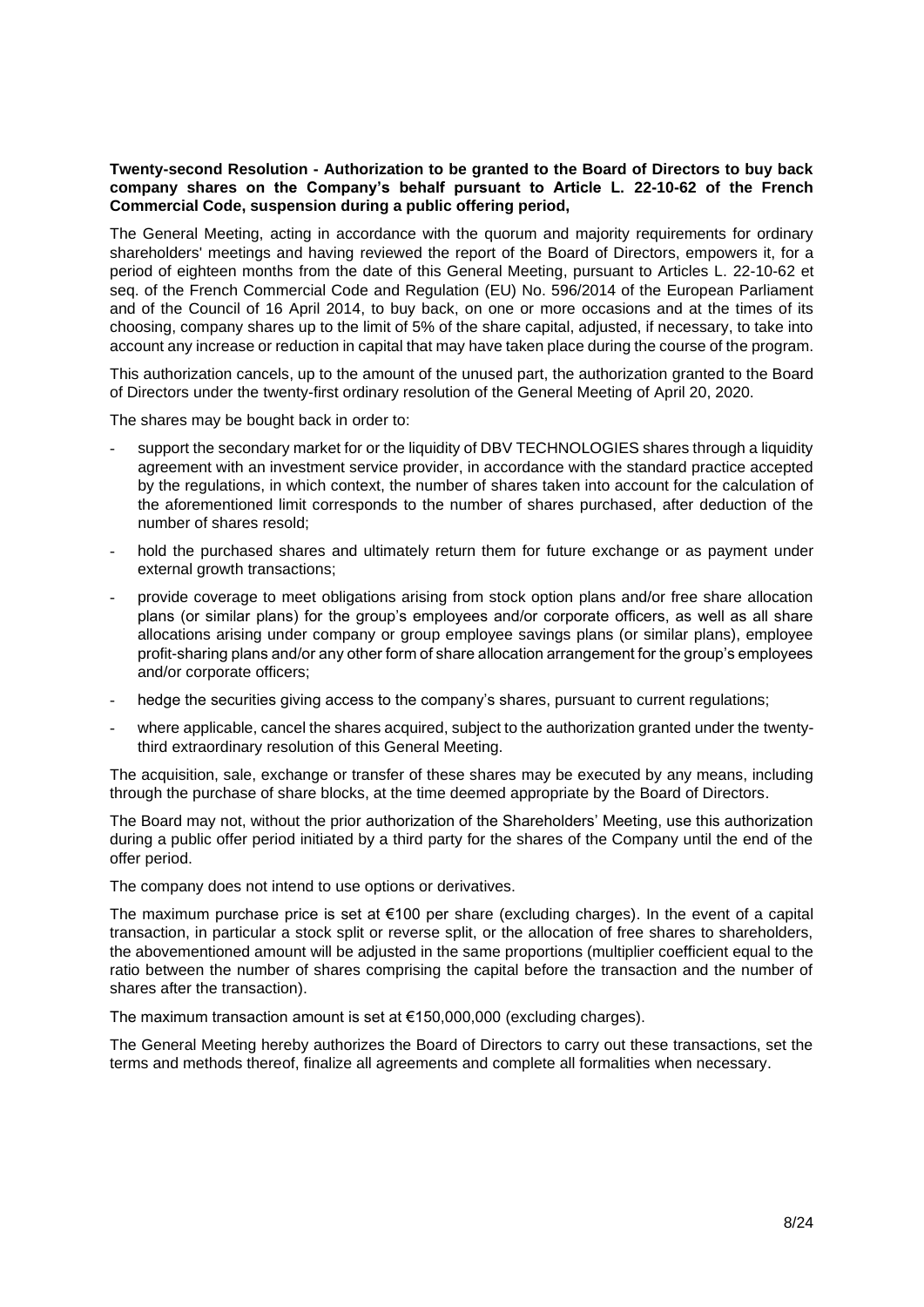# **Extraordinary resolutions:**

# **Twenty-third resolution - Authorization to be granted to the Board of Directors for the company to cancel the shares bought back pursuant to Article L. 22-10-62 of the French Commercial Code, length of authorization, maximum amount, suspension during a public offering period,**

The General Meeting, acting in accordance with the quorum and majority requirements for extraordinary shareholders' meetings and having reviewed the Board of Directors' report and the Statutory Auditors' report:

- 1) Authorizes the Board of Directors to cancel, at its discretion, on one or more occasions, up to 5% of the capital calculated on the date of the decision to cancel, less any shares canceled during the last 24 months, shares the company holds or may hold following buy-backs performed pursuant to Article L. 22-10-62 of the French Commercial Code and to reduce the share capital accordingly in compliance with legal and regulatory provisions in force;
- 2) Sets the validity of this authorization at eighteen months from the date of this General Meeting;
- 3) The Board may not, without the prior authorization of the Shareholders' Meeting, use this authorization during a public offer period initiated by a third party for the shares of the Company until the end of the offer period.
- 4) Empowers the Board of Directors to carry out all necessary operations to perform such cancellations and the resulting reductions of the share capital, accordingly amending the company's Bylaws and fulfilling all formalities required.

#### **Twenty-fourth resolution – Delegation of powers to the Board of Directors to issue ordinary shares, giving, as necessary, access to ordinary shares or to the allocation of debt securities (of the Company or of a Group company) and/or securities giving access to ordinary shares (of the Company or of a Group company) with pre-emptive rights, suspension during a public offering period,**

The General Meeting, acting in accordance with the quorum and majority requirements for extraordinary shareholders' meetings and having reviewed the Board of Directors' report and the Statutory Auditors' special report and pursuant to the French Commercial Code, in particular Articles L. 225-129-2, L. 228- 92 and L. 225-132 et seq. thereof:

- 1) Delegates authority to the Board of Directors to issue, on one or more occasions, in the proportions and at the times of its choosing, on the French and/or international market either in euros or in foreign currencies or in any other accounting unit set with reference to a basket of currencies:
	- ordinary shares;

- and/or ordinary shares giving access to the allocation of ordinary shares to be issued or debt securities;

- and/or securities giving access to ordinary shares to be issued.

Pursuant to Article L. 228-93 of the French Commercial Code, the securities to be issued may give rights to ordinary shares of any and all companies that directly or indirectly own over half of its capital or of which the Company directly or indirectly owns over half of the capital.

- 2) Sets the term of validity of this authorization at twenty-six months from the date of this General Meeting.
- 3) Decides to fix the limits to the amounts of authorized issues if the Board of Directors should use this delegation of competence:

The total par value of the ordinary shares that may be issued subject to this authorization may not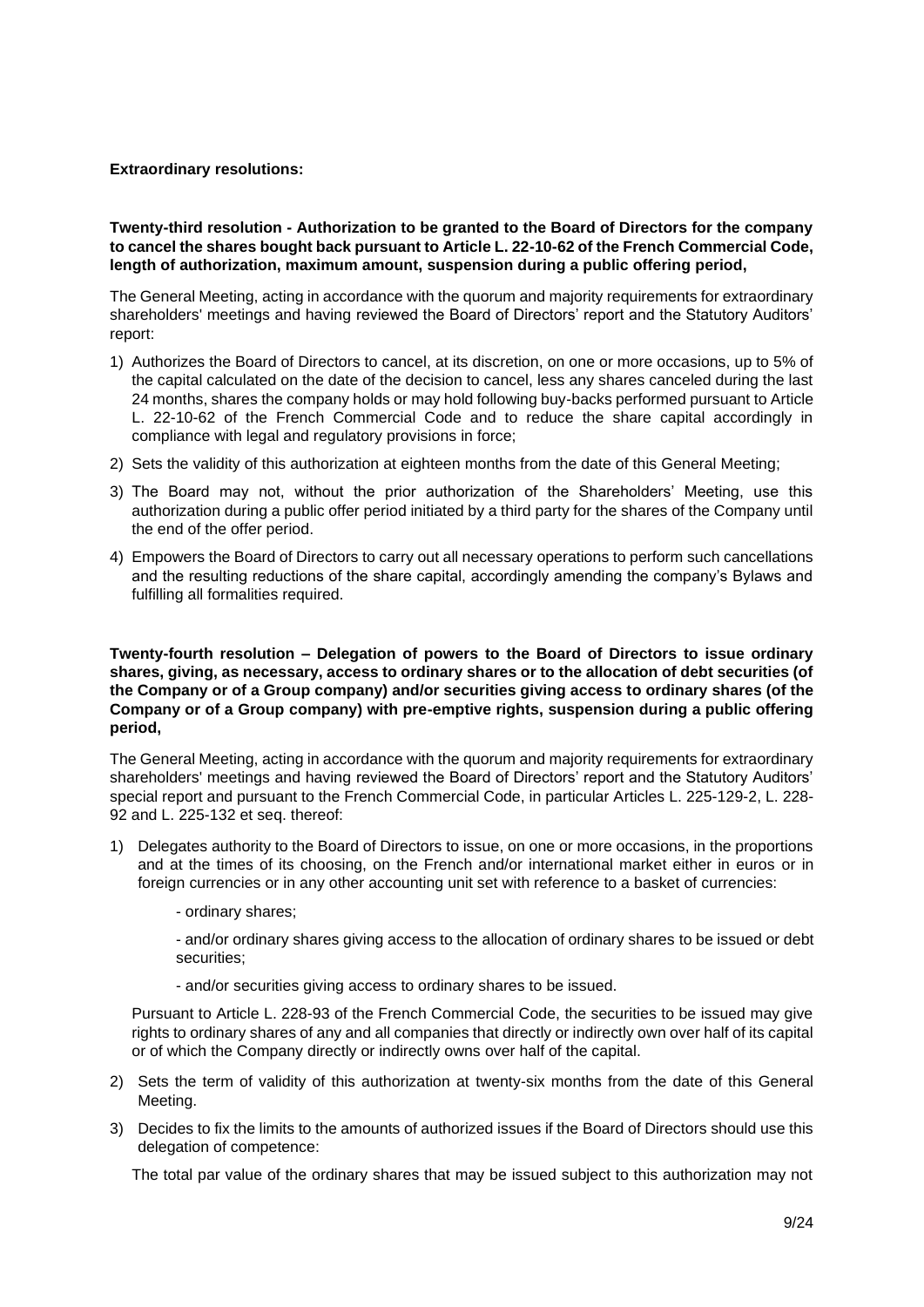exceed 40% of the capital existing on the date of the decision to increase the share capital by the Board of Directors. This maximum amount is separate from all maximum amounts set by the other resolutions of this General Meeting.

To this maximum amount will be added, as necessary, the par value of the capital increase necessary to preserve the rights of the holders of rights or securities giving access to the Company's capital, pursuant to the law, and where applicable, the contractual stipulations providing for other adjustments.

- 4) The maximum nominal amount of the debt securities that may be issued pursuant to this authorization may not exceed 150,000,000 euros (or the equivalent of this amount in the event of an issue in another currency), it being specified that:
	- this amount will be increased, if applicable, by any redemption premium above par,
	- this amount will be deducted from the overall ceiling referred to in the thirty-second resolution below,
	- this ceiling does not apply to the debt securities referred to in articles L. 228-40, L. 228-36-A and L. 228-92 paragraph 3 of the French Commercial Code, the issue of which would be decided or authorized by the Board of Directors under the conditions provided for in article L. 228-40 of the French Commercial Code, or in other cases, under the conditions determined by the Company in accordance with the provisions of article L. 228-36-A of the French Commercial Code.
- 5) If the Board of Directors needs to use this delegation of competence under the scope of the issues envisaged in point 1) above, it:

a/ decides that the issue(s) of ordinary shares or securities giving access to the capital shall be preferentially reserved to shareholders, who may subscribe them on an irrevocable basis;

b/ decides that if subscriptions, on an irreducible basis and, if applicable, on a reducible basis , have not absorbed the entire issue mentioned in 1), the Board of Directors may use the following options:

- limit the amount of the issue to the amount of subscriptions, if applicable within the limits established by the regulation.
- freely allocate all or part of the unsubscribed securities.
- offer to the public all or part of the unsubscribed securities.
- 6) Decides that the issue of Company's warrants (BSA) may be made by subscription offer, but also by allocation to the owners of the existing shares, it being specified that the Board of Directors may decide that the rights of allotment forming odd lots shall not be negotiable and the corresponding securities will be sold.
- 7) Decides that the Board of Directors shall be granted, within the limits set above, the powers required to set the terms for the issues and determine the issue price, and if applicable, record the execution of the resulting capital increases, amend the Bylaws accordingly, impute, as it sees fit, the costs of the capital increase to the amount of the related premiums and deduct the necessary sums from this amount to bring the statutory reserve to one tenth of the new share capital after each increase and more generally, perform all tasks required in similar matters.
- 8) Decides that the Board cannot, unless authorized in advance by the General Meeting, make use of this delegation in a period public offering initiated by a third party targeting the securities of the Company until the end of the offering period.
- 9) Notes that this delegation, for the part not used, if applicable, supersedes any and all relevant prior delegations.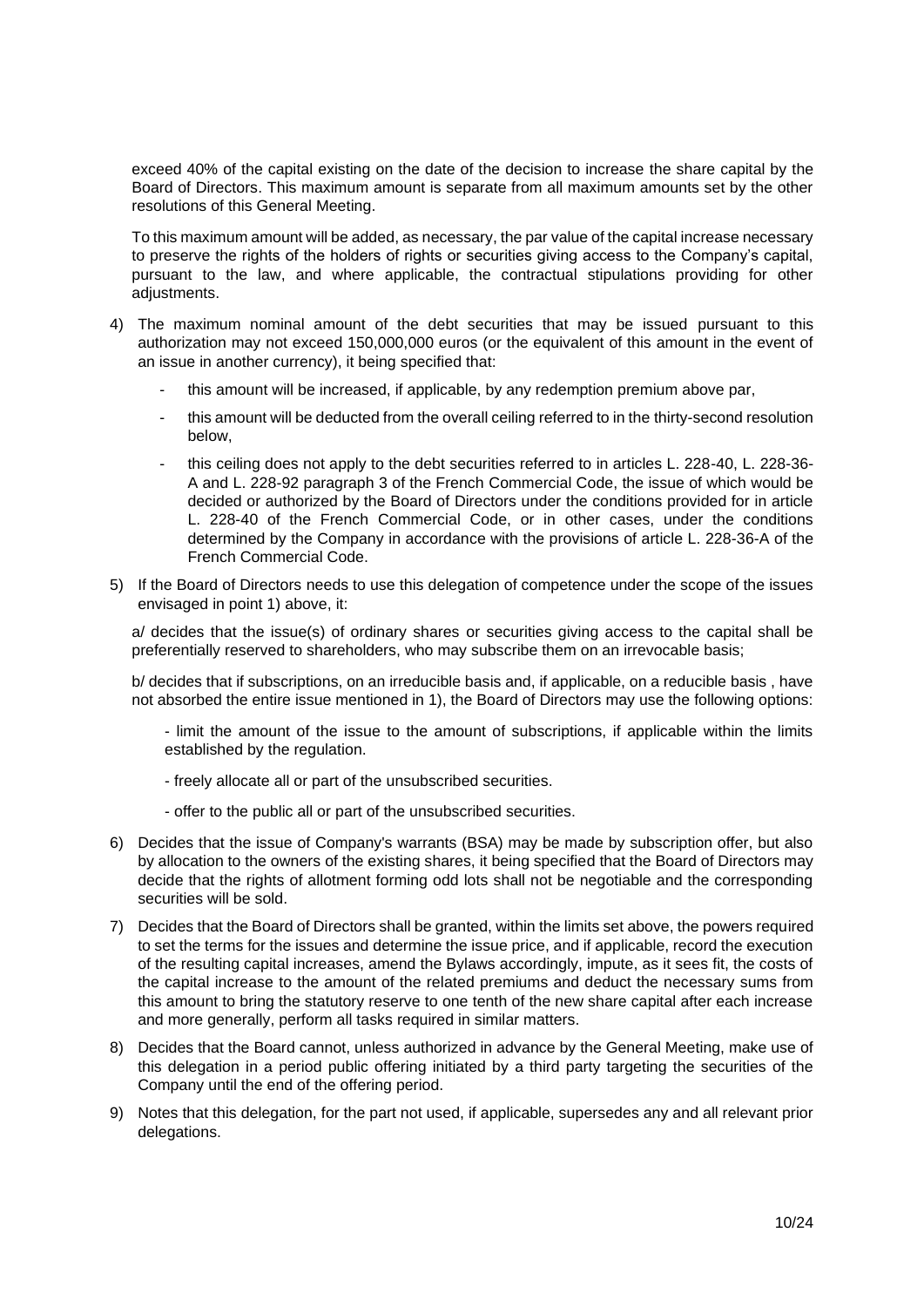**Twenty-fifth Resolution - Delegation of powers to be granted to the Board of Directors to issue ordinary shares giving access, as the case may be, to ordinary shares or to the allocation of debt securities (of the Company or a group company), and/or securities giving access to ordinary shares (of the Company or a group company), without pre-emptive rights, by means of a public offer (excluding the offers set out in section 1 of Article L.411-2 of the French Monetary and Financial Code), and/or as consideration for securities in the context of a public exchange offer, suspension during a public offering period,**

The General Meeting, acting in accordance with the quorum and majority requirements for extraordinary shareholders' meetings and having reviewed the Board of Directors' report and the Statutory Auditors' special report and pursuant to the French Commercial Code, in particular Articles L. 225-129-2, L 225- 136 L. 22-10-52, L.22-10-54 and L. 228-92 thereof:

- 1) Delegates to the Board of Directors the power to issue, on one or more occasions, in the proportions and at the times of its choosing, on the French and/or international market, by means of a public offer (excluding the offers set out in section 1 of Article L.411-2 of the French Monetary and Financial Code), in euros, in foreign currencies or in any other unit determined by reference to a basket of currencies:
	- ordinary shares;

- and/or ordinary shares giving access to the allocation of ordinary shares to be issued or debt securities;

- and/or securities giving access to ordinary shares to be issued.

These securities may be issued for the purpose of paying for securities contributed to the Company in a public exchange offer, pursuant to the conditions of Article L. 22-10-54 of the French Commercial Code.

Pursuant to Article L. 228-93 of the French Commercial Code, the securities to be issued may give rights to ordinary shares of any and all companies that directly or indirectly own more than half of its capital or of which the Company directly or indirectly owns more than half of the capital.

- 2) Sets the term of validity of this authorization at twenty-six months from the date of this General Meeting.
- 3) The total par value of the ordinary shares that may be issued subject to this authorization may not exceed 30% of the share capital on the date of the decision to increase the share capital by the Board of Directors.

To this maximum amount will be added, as necessary, the par value of any capital increase necessary to preserve the rights of the holders of rights or securities giving access to the Company's capital, in accordance with the law and, if applicable, any contractual stipulations providing for other methods of preservation.

This maximum amount counts toward the overall limit on the maximum par value of shares that may be issued as envisaged under the thirty-second resolution of this Meeting.

- 4) The maximum nominal amount of the debt securities that may be issued pursuant to this authorization may not exceed 150,000,000 euros (or the equivalent of this amount in the event of an issue in another currency), it being specified that:
	- this amount will be increased, if applicable, by any redemption premium above par,
	- this amount will be deducted from the overall ceiling referred to in the thirty-second resolution below,
	- this ceiling does not apply to the debt securities referred to in articles L. 228-40, L. 228-36-A and L. 228-92 paragraph 3 of the French Commercial Code, the issue of which would be decided or authorized by the Board of Directors under the conditions provided for in article L. 228-40 of the French Commercial Code, or in other cases, under the conditions determined by the Company in accordance with the provisions of article L. 228-36-A of the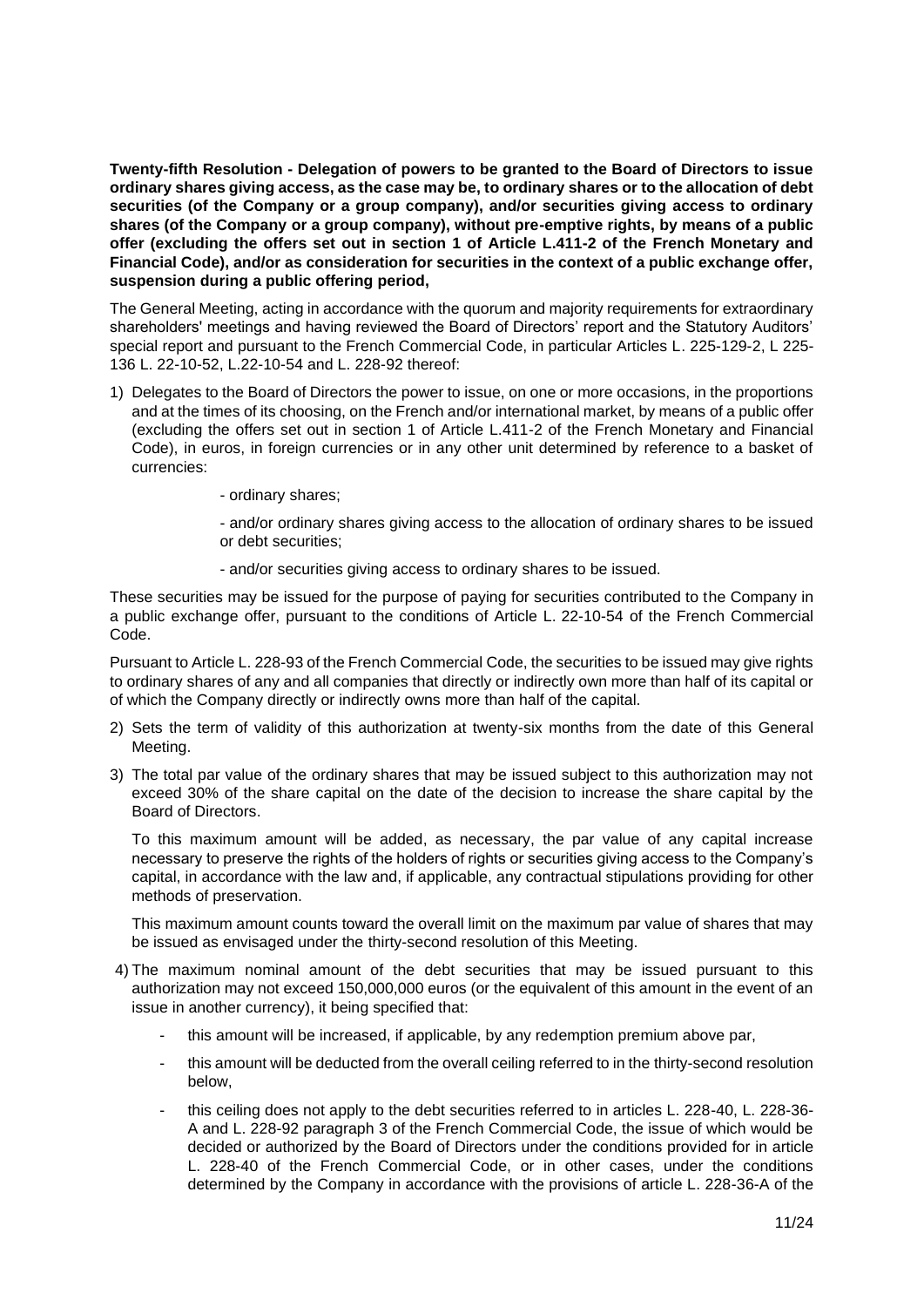French Commercial Code.

- 5) Decides to cancel shareholders' pre-emptive rights to ordinary shares and securities giving access to capital and/or to debt securities covered by this resolution, while retaining the Board of Directors' option to grant preferential rights to shareholders, pursuant to the law.
- 6) Decides that the amount received, or to be received, by the Company for each of the ordinary shares issued under this delegation of powers, after taking into account the warrant issue price for issues of detachable share subscription warrants, will be determined in accordance with the applicable legal and regulatory provisions at the time that the Board of Directors exercises the delegation.
- 7) Decides, in the event that securities are issued in consideration of securities tendered in a public exchange offer, pursuant to the conditions of Article L. 22-10-54 of the French Commercial Code, and within the limits set out above, to grant the Board of Directors the powers required to draft the list of securities included in the exchange, and to set the issue conditions and terms, the share-forshare basis, and, if applicable, the amount of the equalization payment in cash.
- 8) Decides that if subscriptions have not absorbed the entire issue mentioned at 1), the Board of Directors may use the following options:

- limit the amount of the issue to the amount of subscriptions, if applicable within the limits established by the regulations;

- freely allocate some or all of the unsubscribed shares.

- 9) Decides that the Board of Directors shall be granted, within the limits set above, the powers required to set the terms for the issue(s), and if applicable, record the execution of the resulting capital increases, proceed to amend the by-laws accordingly, levy, as it sees fit, the costs of the capital increase on the amount of related premiums and deduct the necessary sums from this amount to bring the statutory reserve to one-tenth of the new share capital after each increase and, more generally, perform all tasks required in similar matters.
- 10) Decides that the Board cannot, unless authorized in advance by the General Meeting, make use of this delegation in a period public offering initiated by a third party targeting the securities of the Company until the end of the offering period.
- 11) Notes that this delegation, for the part not used, if applicable, supersedes any and all relevant prior delegations.

**Twenty-sixth Resolution - Delegation of powers to be granted to the Board of Directors to issue ordinary shares giving access, as the case may be, to ordinary shares or to the allocation of debt securities (of the Company or a group company), and/or securities giving access to ordinary shares (of the Company or a group company), without pre-emptive rights, by means of a public offer referred to in paragraph 1 of Article L.411-2 of the French Monetary and Financial Code, suspension during a public offering period,**

The General Meeting, acting in accordance with the quorum and majority requirements for extraordinary shareholders' meetings and having reviewed the Board of Directors' report and the Statutory Auditors' special report and pursuant to the French Commercial Code, in particular Articles L.225-129-2, L.22-10- 52, L. 225-136, L.22-10-54 and L. 228-92 thereof:

- 1) Delegates to the Board of Directors the power to issue, on one or more occasions, in the proportions and at the times of its choosing, on the French and/or international market, by means of a public offer referred to in paragraph 1 of Article L.411-2 of the French Monetary and Financial Code, in euros, in foreign currencies or in any other unit determined by reference to a basket of currencies:
	- ordinary shares;

- and/or ordinary shares giving access to the allocation of ordinary shares to be issued or debt securities;

- and/or securities giving access to ordinary shares to be issued.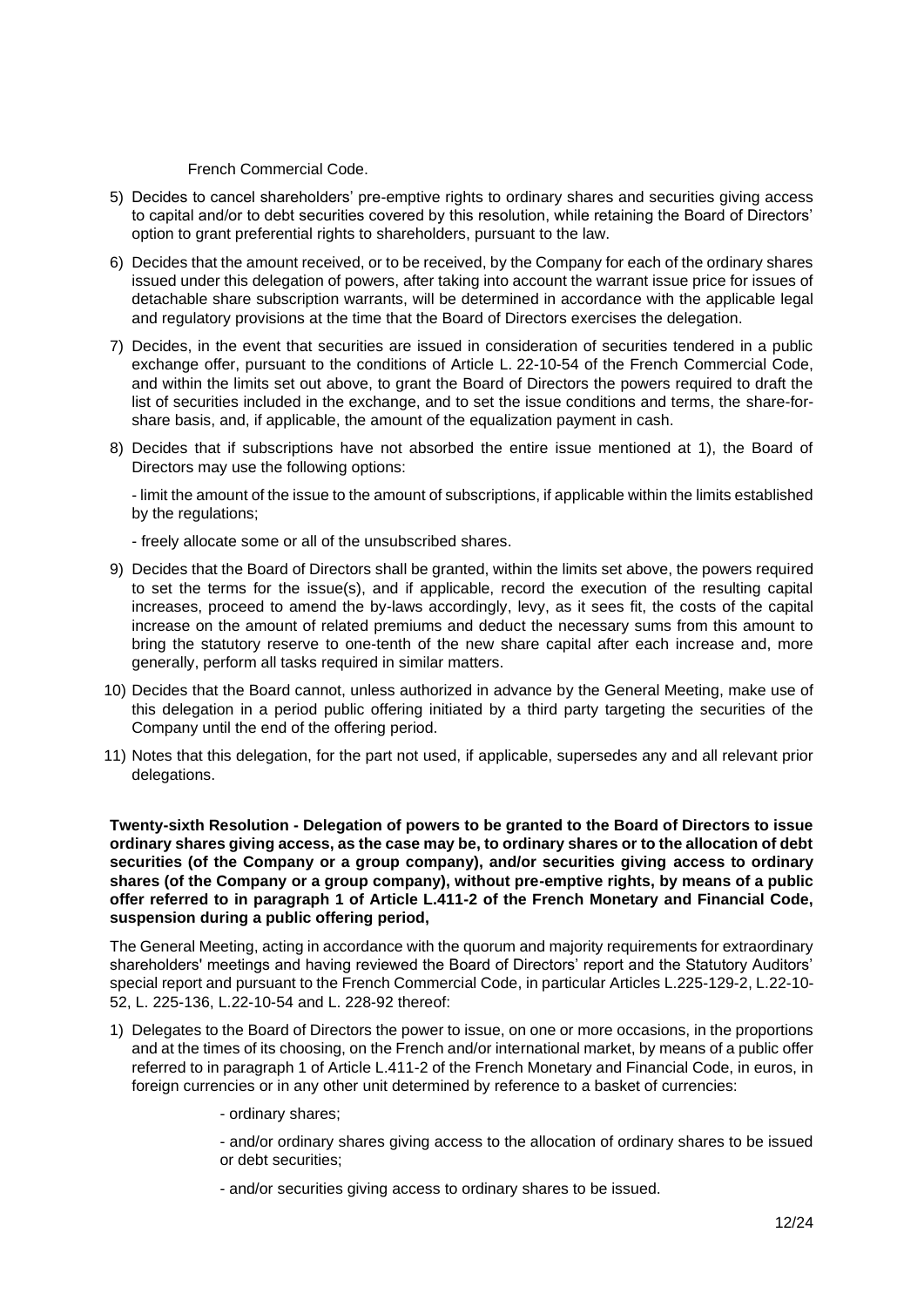Pursuant to Article L 228-93 of the French Commercial Code, the securities to be issued may give rights to ordinary shares of any and all companies that directly or indirectly own over half of its capital or of which the company directly or indirectly owns over half of the capital.

- 2) Sets the term of validity of this authorization at twenty-six months from the date of this General Meeting.
- 3) The total par value of the ordinary shares that may be issued subject to this authorization may not exceed 20% of the share capital on the date of the decision to increase the share capital by the Board of Directors.

To this maximum amount will be added, as necessary, the par value of any capital increase necessary to preserve the rights of the holders of rights or securities giving access to the Company's capital, in accordance with the law and, if applicable, any contractual stipulations providing for other methods of preservation.

This maximum amount counts toward the overall limit on the maximum par value of shares that may be issued as envisaged under the thirty-second Resolution of this Meeting.

- 4) The maximum nominal amount of the debt securities that may be issued pursuant to this authorization may not exceed 150,000,000 euros (or the equivalent of this amount in the event of an issue in another currency), it being specified that:
	- this amount will be increased, if applicable, by any redemption premium above par,
	- this amount will be deducted from the overall ceiling referred to in the thirty-second resolution below,
	- this ceiling does not apply to the debt securities referred to in articles L. 228-40, L. 228-36-A and L. 228-92 paragraph 3 of the French Commercial Code, the issue of which would be decided or authorized by the Board of Directors under the conditions provided for in article L. 228-40 of the French Commercial Code, or in other cases, under the conditions determined by the Company in accordance with the provisions of article L. 228-36-A of the French Commercial Code.
- 5) Decides to cancel shareholders' pre-emptive rights to ordinary shares and to securities giving access to capital and/or to debt securities covered by this resolution.
- 6) Decides that the amount received, or to be received, by the Company for each of the ordinary shares issued under this delegation of powers, after taking into account the warrant issue price for issues of detachable share subscription warrants, will be determined in accordance with the applicable legal and regulatory provisions at the time that the Board of Directors exercises the delegation.
- 7) Decides that if subscriptions have not absorbed the entire issue mentioned at 1), the Board of Directors may use the following options:
	- limit the amount of the issue to the amount of subscriptions, if applicable within the limits established by the regulations;
	- freely allocate some or all of the unsubscribed shares.
- 8) Decides that the Board of Directors will be granted, within the limits set above, the powers required to set the terms for the issue(s), and if applicable, record the execution of the resulting capital increases, amend the by-laws accordingly, charge, as it sees fit, the costs of the capital increase against the amount of the related premiums and deduct the necessary sums from this amount to bring the statutory reserve to one tenth of the new share capital after each increase and more generally, perform all tasks required in this regard.
- 9) Decides that the Board cannot, unless authorized in advance by the General Meeting, make use of this delegation in a period public offering initiated by a third party targeting the securities of the Company until the end of the offering period.
- 10) Notes that this delegation, for the part not used, if applicable, supersedes any and all relevant prior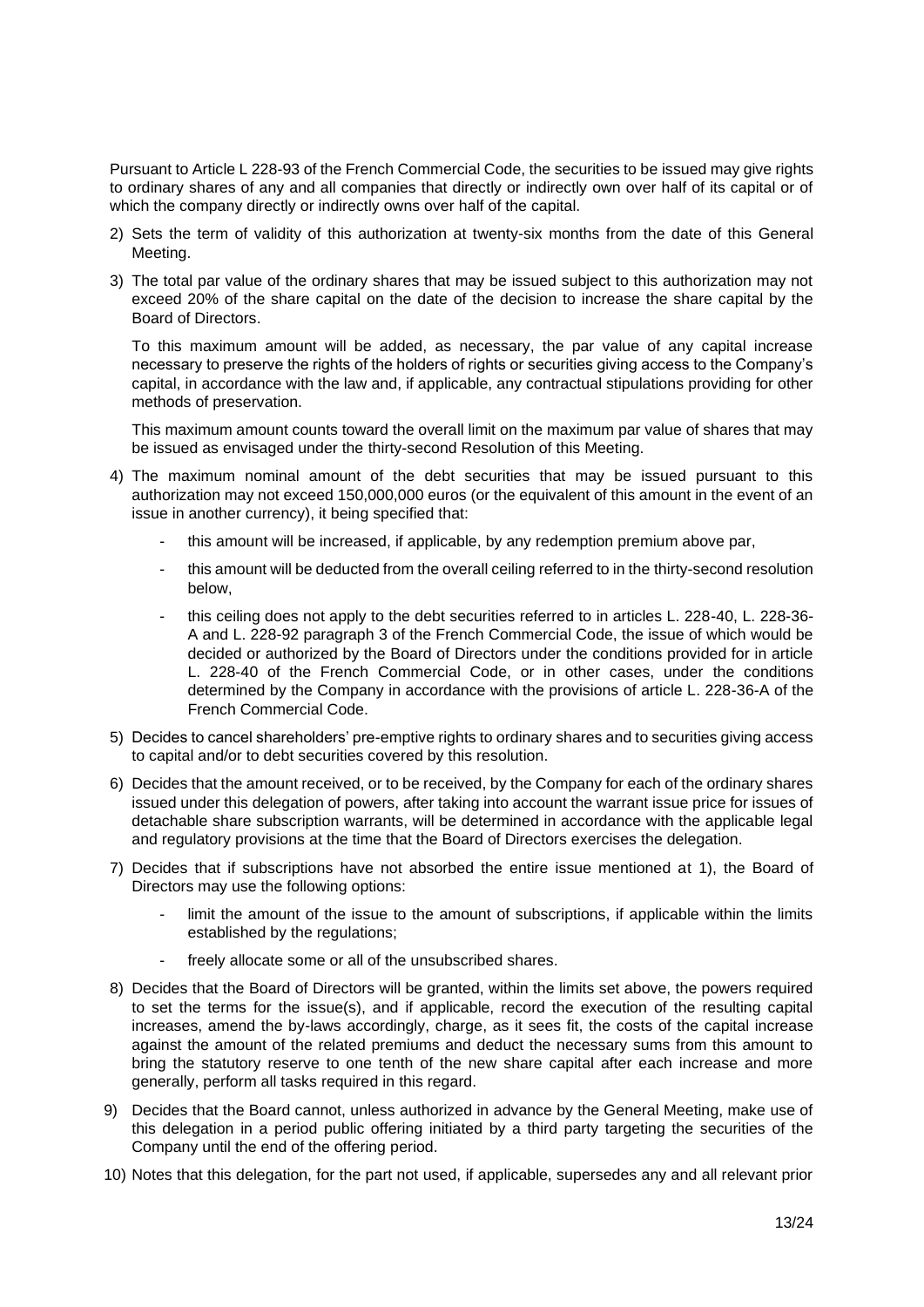#### delegations.

# **Twenty-seventh Resolution - Authorization, in the event of an issue without pre-emptive rights, to set the issue price according to the terms set by the General Meeting, within a limit of 10% of the capital per year**

The General Meeting acting in accordance with the quorum and majority requirements for extraordinary shareholders' meetings and having reviewed the Board of Directors' report and the Statutory Auditors' special report and pursuant to Article L. 22-10-52 of the French Commercial Code, authorizes the Board of Directors, when deciding to issue ordinary shares or securities giving access to the capital, pursuant to the 25<sup>th</sup> and 26<sup>th</sup> resolutions, subject to the provisions of Article L. 22-10-52 of the French Commercial Code, to deviate from the price-setting conditions set out in the above-mentioned resolutions, up to a maximum of 10% of the share capital per year, and to set the issue price of equity equivalents to be issued as follows:

The issue price of the ordinary shares that may be issued pursuant to this delegation of authority will be set by the Board of Directors and must be at least equal to:

- either the weighted average trading price of the company's share on the trading day prior to the date on which the issue price is set, possibly reduced by a maximum discount of 15%,
- or the average of five consecutive share trading prices selected from the last thirty trading days prior to the date on which the issue price is set, possibly reduced by a maximum discount of 15%.

**Twenty-eighth Resolution - Delegation of powers to be granted to the Board of Directors to issue ordinary shares, giving, if applicable, access to ordinary shares or the allocation of debt securities (of the Company or a group company) and/or securities giving access to ordinary shares (of the Company or a group company), with pre-emptive subscription rights waived in favor of categories of persons with certain characteristics, suspension during a public offering period,**

The General Meeting, acting in accordance with the quorum and majority requirements for extraordinary shareholders' meetings and having reviewed the Board of Directors' report and the Statutory Auditors' special report and pursuant to the provisions of the French Commercial Code, specifically Articles L. 225-129-2, L. 225-138 and L. 228-92:

- 1) Delegates to the Board of Directors its power to issue the following (on one or more occasions, in the proportions and at the times of its choosing, in France and abroad, with pre-emptive subscription rights waived in favor of the categories of persons defined below):
	- ordinary shares;

- and/or ordinary shares giving access to the allocation of ordinary shares to be issued or debt securities;

- and/or securities giving access to ordinary shares to be issued.

Pursuant to Article L. 228-93 of the French Commercial Code, the securities to be issued may give rights to ordinary shares of any and all companies that directly or indirectly own over half of its capital or of which the company directly or indirectly owns over half of the capital.

- 2) Sets the term of validity of this delegation at eighteen months from the date of this General Meeting.
- 3) The maximum total par value of the capital increases that may be made subject to this delegation may not exceed 30% of the share capital on the date of the decision to increase the share capital by the Board of Directors.

To this maximum amount will be added, as necessary, the par value of any capital increase necessary to preserve the rights of the holders of rights or securities giving access to the Company's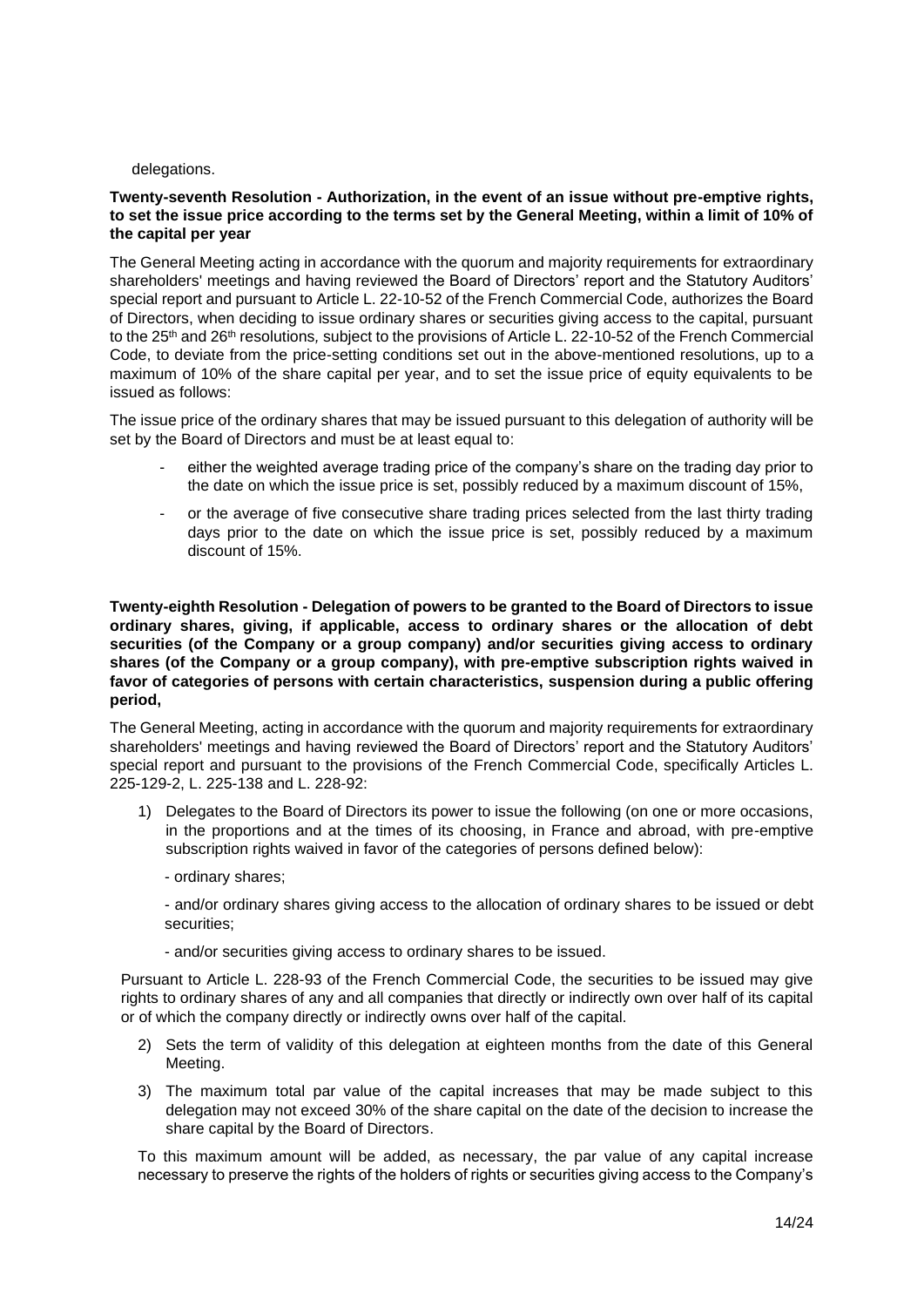capital, in accordance with the law and, if applicable, any contractual stipulations providing for other methods of preservation.

This maximum amount counts toward the overall limit on the maximum par value of shares that may be issued as envisaged under the thirty-second Resolution of this General meeting.

- 4) The maximum nominal amount of the debt securities that may be issued pursuant to this authorization may not exceed 150,000,000 euros (or the equivalent of this amount in the event of an issue in another currency), it being specified that:
	- this amount will be increased, if applicable, by any redemption premium above par,
	- this amount will be deducted from the overall ceiling referred to in the thirty-second resolution below,
	- this ceiling does not apply to the debt securities referred to in articles L. 228-40, L. 228-36- A and L. 228-92 paragraph 3 of the French Commercial Code, the issue of which would be decided or authorized by the Board of Directors under the conditions provided for in article L. 228-40 of the French Commercial Code, or in other cases, under the conditions determined by the Company in accordance with the provisions of article L. 228-36-A of the French Commercial Code.
- 5) Decides, in accordance with the provisions of Article L. 225-138 of the French Commercial Code, that the issue price of ordinary shares that may be issued under the scope of this delegation of powers will be set by the Board of Directors and must be at least equal to at the discretion of the Board of Directors or the Chief Executive Officer:
	- the closing price of the Company's shares on the regulated market Euronext Paris during the last trading session prior to the date on which the issue price is set, possibly reduced by a maximum discount of 15%, or,
	- the volume-weighted average (in the central order book and off-market blocks) of the Company's share price on the Euronext Paris regulated market during the last three trading days prior to the date on which the issue price is set, possibly reduced by a maximum discount of 15%, or,
	- at the weighted average trading price of the company's shares on the trading day prior to the date on which the issue price is set, possibly reduced by a maximum discount of 15%, or,
	- the average of 5 consecutive share trading prices selected from the last 30 trading days prior to the date on which the issue price is set, possibly reduced by a maximum discount of 15%,

it being specified that the Board of Directors (or the Chief Executive Officer in the event of subdelegation) may decide to set the offer price on the date of issue of the ordinary shares by immediate issue or by issue following the exercise or conversion of the securities giving access to the share capital.

- 6) Decides to eliminate the preferential subscription rights by shareholders of ordinary shares and other securities giving access to the capital to be issued in accordance with Article L. 228-91 of the French Commercial Code, reserved for the following categories of persons:
- i. natural person(s) or legal entity(ies), including companies, trusts, investment funds or other investment vehicle(s), regardless of their form, under French or foreign law, investing on a regular basis in the pharmaceutical, biotechnological or medical technology sector, and/or
- ii. French or foreign companies, institutions or entities of any form, carrying out a significant portion of their business in these sectors or in the cosmetics or chemical sector or in the field of medical devices or research in these areas; and/or
- iii. any individual(s) or legal entity(ies), including any company(ies), institution(s), entity(ies), trust(ies), investment fund(s) or other investment vehicle(ies) in any form whatsoever, under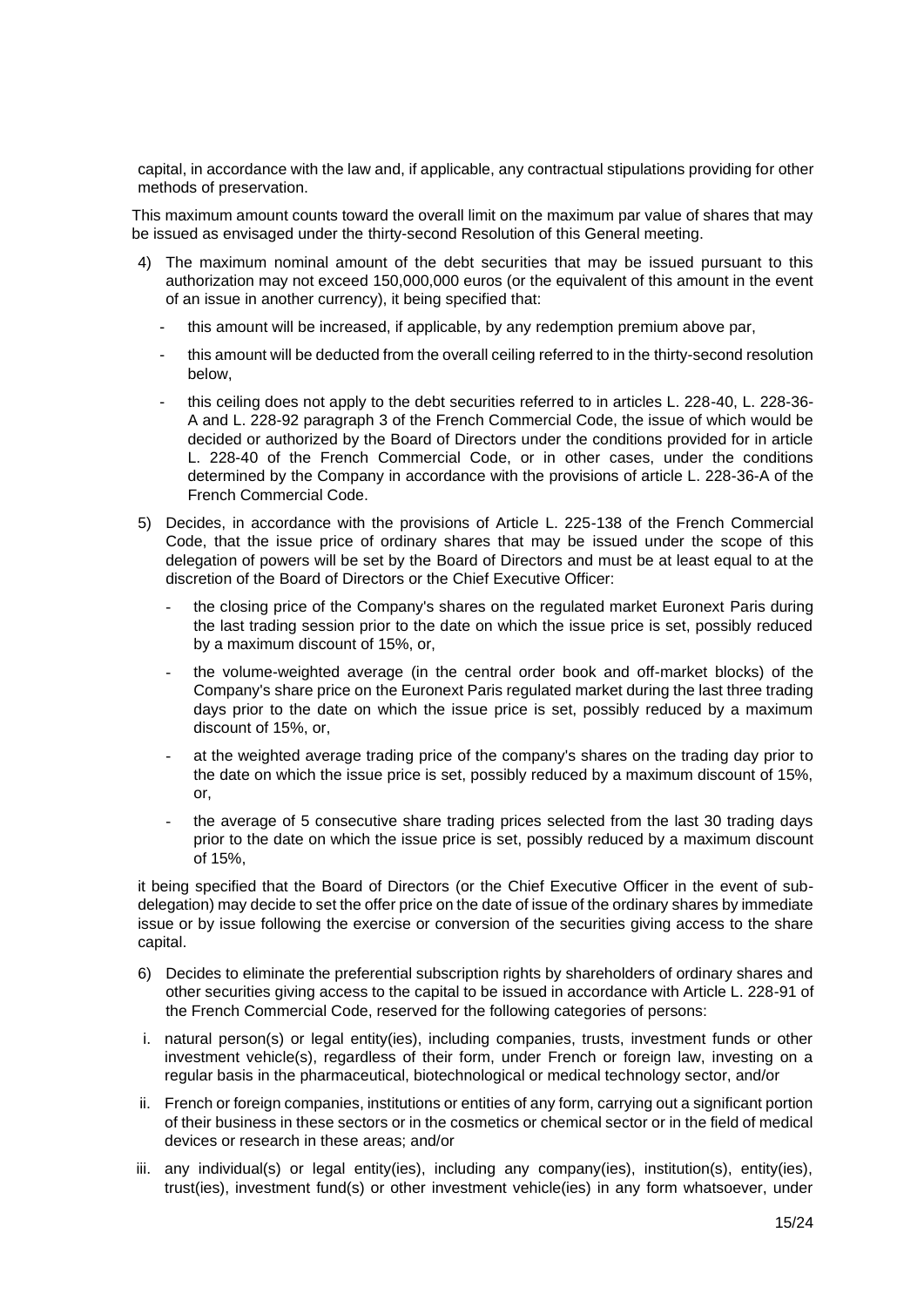French or foreign law, when entering into an industrial, commercial, licensing, research or partnership agreement with the Company; and/or

- iv. any credit institution, any French or foreign investment service provider or member of a banking syndicate or any company or investment fund that undertakes to subscribe to any issue likely to result in a future capital increase that may be carried out pursuant to this delegation in connection with the implementation of an equity or bond financing line; and/or.
- v. French or foreign investment service provider(s), or any foreign establishment(s) with equivalent status, likely to guarantee the completion of an issue intended to be placed with the persons referred to in (i) and/or (ii) above and, in this context, to subscribe for the securities issued.
- 7) Decides Resolves that these subscriptions may be made either in cash or by way of compensation of debts,
- 8) Decides that the Board of Directors will have full powers to implement this delegation, and therefore to:
- a. draw up the terms for the issue(s);
- b. draw up the list of beneficiaries within the above categories;
- c. determine the number of shares to be allocated to each of the beneficiaries;
- d. determine the amount to be issued, the issue price and the amount of the premium that can, if applicable, be demanded at issue;
- e. determine the dates and terms of the issue, and the nature, form and characteristics of the shares to be created, which can take the form of subordinated or unsubordinated shares, with fixed or unlimited terms;
- f. determine the method by which the shares and/or securities issued or to be issued can be paid up;
- g. determine, if applicable, the methods by which the rights attached to the securities issued or to be issued can be exercised and, in particular, to determine the date, which may be retroactive, from which rights will attach to the new shares, as well as all other terms and conditions applicable to the execution of the issue;
- h. if applicable, suspend the exercise of rights attached to the securities issued, for up to three months;
- i. at its sole discretion, charge the costs of the capital increase against the amount of the related premiums and deduct the necessary sums from this amount to bring the statutory reserve to one tenth of the new share capital after each increase;
- j. record each share capital increase and make the corresponding amendments to the by-laws;
- k. make all adjustments required in compliance with legal provisions and determine the methods by which the rights of holders of securities giving access to capital will be preserved, if applicable;
- l. generally, enter into any agreements, take all measures and complete any formalities required for the issue and for the financial administration of the securities issued pursuant to this delegation and for the exercise of any attached rights and, more generally, perform all tasks required in this regard.
- 9) back at the next Ordinary General Meeting, in compliance with the law and the regulations, on the use of the delegation granted under this resolution.
- 10) Decides that the Board cannot, unless authorized in advance by the General Meeting, make use of this delegation in a period public offering initiated by a third party targeting the securities of the Company until the end of the offering period.
- 11) Notes that this delegation, for the part not used, if applicable, supersedes, as from today's date,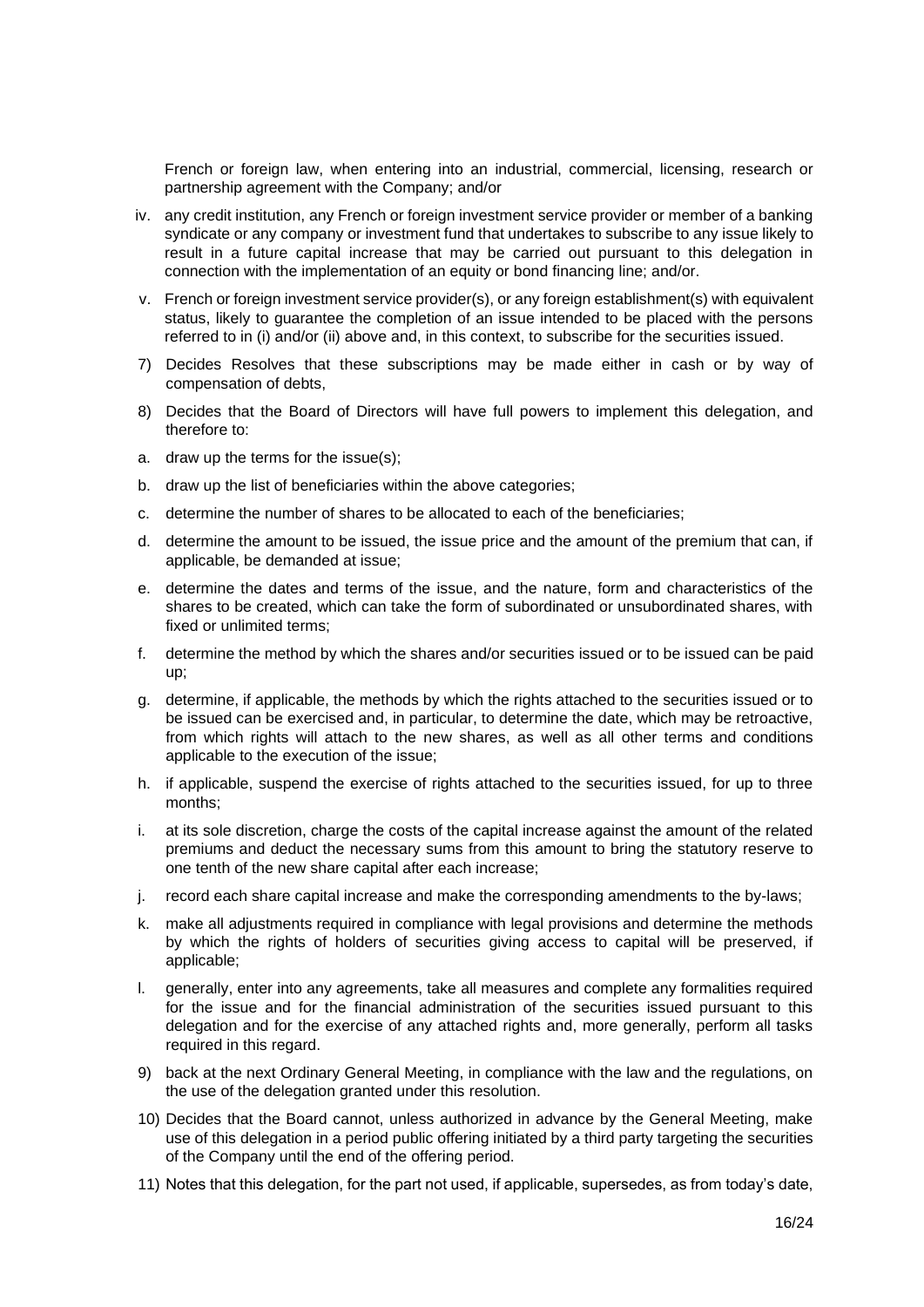any and all relevant prior delegations.

#### **Twenty-ninth Resolution – Authorization to increase the total amount of issues.**

Acting in accordance with the quorum and majority requirements for extraordinary shareholders' meetings and having reviewed the report by the Board of Directors, the General Meeting decides that for each of the issues of ordinary shares or securities giving access to the capital determined pursuant to 24<sup>th</sup>, 25<sup>th</sup>, 26<sup>th</sup>, and 28<sup>th</sup> Resolution of this General Meeting, the number of securities to be issued may be increased under the conditions set out in Articles L 225-135-1 and R 225-118 of the French Commercial Code, up to the maximum amount determined by the General Meeting.

#### **Thirtieth Resolution –** - **Delegation of powers to be granted to the Board of Directors for the purpose of deciding on any merger-absorption, demerger, or partial contribution of assets.**

The General Meeting, acting in accordance with the quorum and majority requirements for extraordinary shareholders' meetings, having reviewed the Board of Directors' report and in accordance with the provisions of Article L. 236-9 II of the French Commercial Code

1) Delegates to the Board of Directors all powers to decide, at the times it deems appropriate, on one or more mergers, absorptions, demergers or partial contributions of assets carried out in accordance with the provisions of Articles L. 236-1 et seq. of the French Commercial Code,

2) Decides that the Board of Directors shall have full powers to implement, in accordance with the conditions set by law and the bylaws, this delegation of authority to determine all the terms and conditions of any transaction that may be decided pursuant to this delegation, it being specified that if this transaction requires a capital increase by the Company, such increase must be carried out within the limits set forth in the thirty-first resolution below,

3) Sets the term of validity of this delegation of authority at twenty-six months, with effect from the date of this General Meeting,

4) Decides that this delegation may not be implemented during a public offering period.

**Thirty-first resolution** - **Delegation of powers to be granted to the Board of Directors to issue ordinary shares giving access to ordinary shares or to the allocation of debt securities (of the Company or of a Group company), and/or securities giving access to ordinary shares (of the Company or of a Group company), in the context of a merger, demerger or partial contribution of assets decided by the Board of Directors pursuant to the delegation referred to in the thirtieth resolution, suspension during a public offering period,**

The General Meeting, acting in accordance with the quorum and majority requirements for extraordinary shareholders' meetings, having reviewed the Board of Directors' report and the report of the Statutory Auditors, subject to the adoption of the thirtieth resolution above, and in accordance with the French Commercial Code and in particular the provisions of Articles L. 225-129 to L. 225-129-3, L. 225-129-5 and L. 228-91 et seq.,

1) Delegates to the Board of Directors its power to decide on the issue, on one or more occasions and at the times it deems appropriate, on the French and/or international market, either in euros, or in a foreign currency or any other unit of account established by reference to a set of currencies:

- ordinary shares,

- and/or ordinary shares giving right to the allocation of other ordinary shares to be issued or debt securities,

and/or securities giving access to common shares to be issued,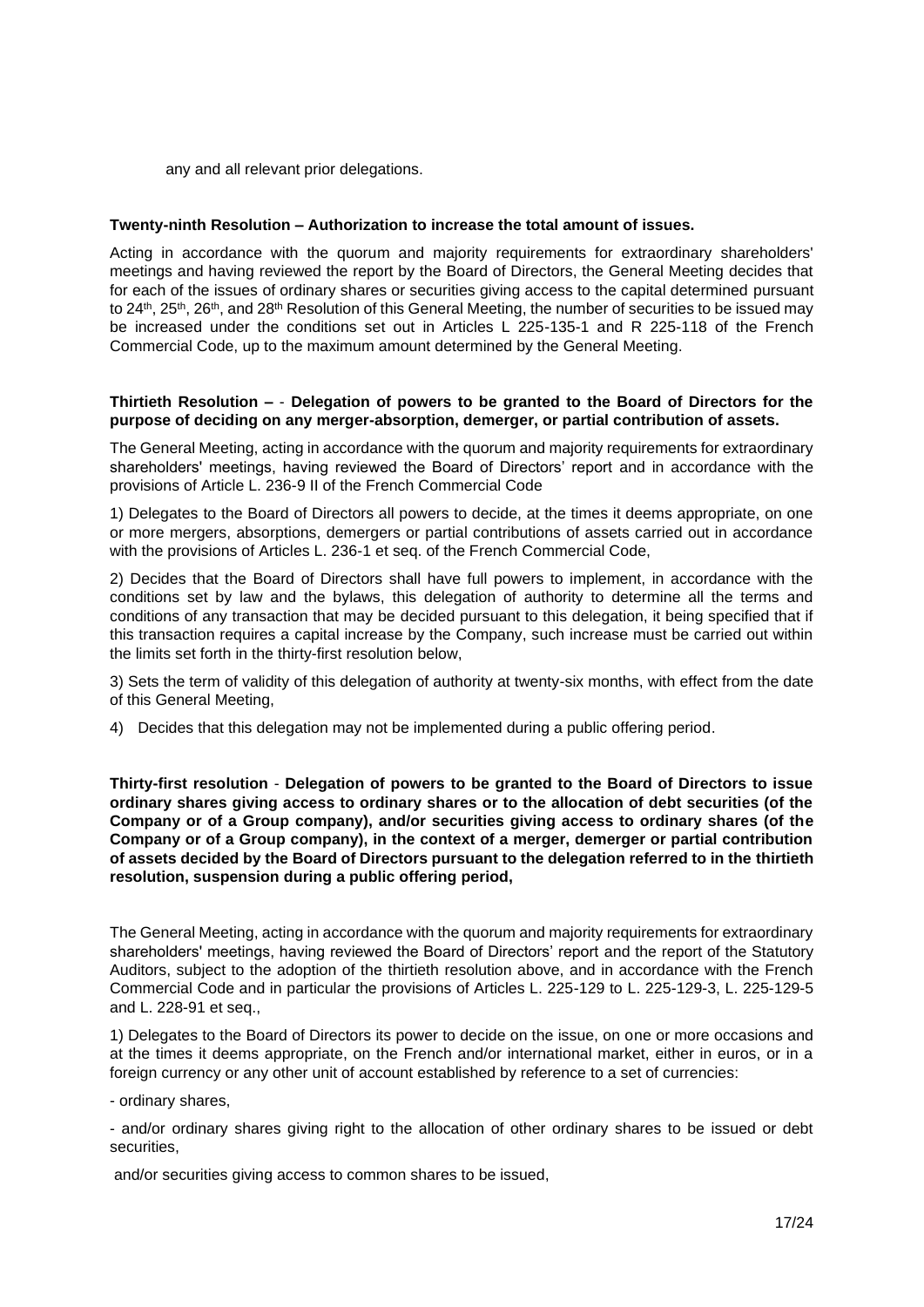in consideration for contributions in kind granted to the Company in connection with any merger, demerger or partial asset contribution decided by the Board of Directors pursuant to the delegation granted under the thirtieth resolution above, said shares confer the same rights as existing shares, subject to their dividend entitlement date,

2) Sets the period of validity of this delegation of authority at twenty-six months, with effect from the date of this Meeting,

3) Resolves, as necessary, to cancel, in favor of the shareholders of the absorbed or transferring company, the shareholders' preferential subscription right to these ordinary shares and securities to be issued,

4) Acknowledged, as necessary, that this authorization automatically entails the express waiver by shareholders of their pre-emptive right to subscribe for the shares to which the securities issued under this authorization will entitle their holders,

5) The total nominal amount of the ordinary shares that may be issued pursuant to this delegation may not exceed 10% of the share capital on the date of the decision to increase the share capital by the Board of Directors.

6) This maximum amount counts toward the overall limit on the maximum par value of shares that may be issued as envisaged under the thirty-second Resolution of this General meeting.

To this ceiling shall be added, where applicable, the amount of additional shares to be issued to preserve, in accordance with legal or regulatory provisions and, where applicable, applicable contractual stipulations, the rights of holders of securities and other rights giving access to the share capital,

7) The maximum nominal amount of issues of debt securities giving access to the capital and debt securities that may be issued pursuant to this delegation may not exceed 150,000,000 euros (or the equivalent value of this amount in the event of an issue in another currency), it being specified that :

- this amount will be increased, if applicable, by any redemption premium above par,
- this amount will be deducted from the overall ceiling referred to in the thirty-second resolution below,
- this ceiling does not apply to the debt securities referred to in articles L. 228-40, L. 228-36-A and L. 228-92 paragraph 3 of the French Commercial Code, the issue of which would be decided or authorized by the Board of Directors under the conditions provided for in article L. 228-40 of the French Commercial Code, or in other cases, under the conditions determined by the Company in accordance with the provisions of article L. 228-36-A of the French Commercial Code.

8) Decides that the Board cannot, unless authorized in advance by the General Meeting, make use of this delegation in a period public offering initiated by a third party targeting the securities of the Company until the end of the offering period.

9) Acknowledges that the Board will have full powers to decide and record the completion of the capital increase in consideration for the transaction, to charge all costs and duties incurred in connection with the capital increase against the premium, if any, and to deduct them from the premium, if it deems appropriate, the sums required to fund the legal reserve, to make the corresponding amendments to the bylaws, to take any decision with a view to admitting the shares and securities thus issued to trading on Euronext, and, more generally, to do whatever is necessary,

# **Thirty-second resolution - Overall limit on the maximum authorized amounts set under the, 25 th , 26th , 28 th and 31 st Resolutions of this General Meeting and the 28th resolution of the General Meeting of April 20, 2020.**

The General Meeting, acting in accordance with the quorum and majority requirements for extraordinary shareholders' meetings and having reviewed the Board of Directors' report,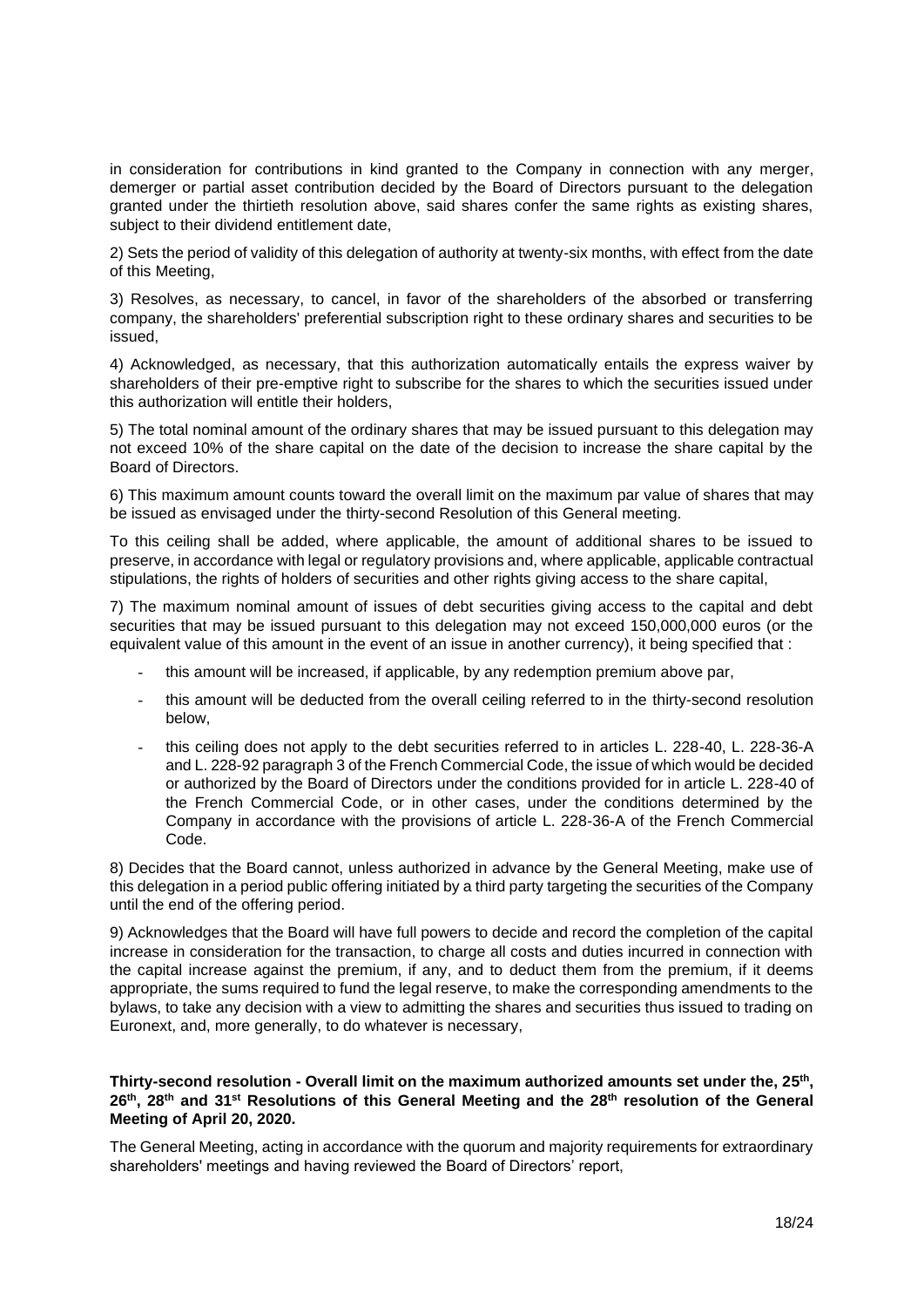#### decides to set

- 1) at 65% of the share capital on the date of this General Meeting the total par value of any shares that may be issued under the 25<sup>th</sup>, 26<sup>th</sup>, 28<sup>th</sup> and 31<sup>st</sup> resolutions of this General Meeting and the 28<sup>th</sup> resolution of the General Meeting of April 20, 2020,. To this limit will be added, if applicable, the par value of any capital increase required to preserve, in accordance with the law and, if applicable, any contractual stipulations providing for other adjustments, the rights of the holders of rights or transferable securities giving access to the Company's capital.
- 2) 150,000,000 euros (or the equivalent of this amount in the event of an issue in another currency) the maximum nominal amount of debt securities that may be issued pursuant to the aforementioned resolutions.

**Thirty-third resolution- Delegation of powers to the Board of Directors to issue stock warrants (BSA), subscription and/or acquisition of new and/or existing stock warrants (BSAANE) and/or subscription and/or acquisition of new and/or existing redeemable stock warrants (BSAAR) with cancellation of preferential subscription rights, reserved for categories of persons, suspension during a public offering period,**

The General Meeting, acting in accordance with the quorum and majority requirements for extraordinary shareholders' meetings and having reviewed the Board of Directors' report and the Statutory Auditors' special report and pursuant to the provisions of Articles L. 225-129-2, L. 225-138 and L. 228-91 and seq of the French Commercial Code:

- 1) Delegates its competence to the Board of Directors to proceed, on one or more occasions, in the proportions and at the time it deems appropriate, both in France and abroad, with the issue of new stock warrants (BSA), subscription and/or acquisition of new and/or existing stock warrants (BSAANE) and/or subscription and/or acquisition of new and/or existing redeemable stock warrants (BSAAR) with cancellation of preferential subscription rights reserved for the categories of persons defined below.
- 2) Sets the term of validity of this delegation at eighteen months from the date of this General Meeting.
- 3) Decides that the total nominal amount of shares to which the warrants issued pursuant to this delegation give entitlement may not exceed 0.5% of the capital existing on the day of this Meeting. To this maximum amount will be added, as necessary, the nominal amount of the capital increase necessary to preserve the rights of the holders of rights or securities giving access to the Company's capital, pursuant to the law, and where applicable, the contractual stipulations providing for other forms of preservation. This maximum amount is separate from all maximum amounts set by the other resolutions of this General Meeting.
- 4) Decides that the issue price of the warrant will be fixed by the Board of Directors. In the event of assignment to non-executive directors, the warrant issue price will coincide with its market value.
- 5) Decides that the subscription and/or acquisition price of the shares acquired by exercising the warrants shall be at least equal to the average closing price of DBV TECHNOLOGIES shares for the 20 trading days preceding the decision to issue the warrants, if applicable, less the warrant issue price.
- 6) Decides to eliminate the preferential subscription rights of shareholders to the BSAs, BSAANEs and BSAARs to be issued, to the benefit of the following categories of persons: corporate officers, scientific committee members, employees of the company and persons associated with the company and the French or foreign companies related to the company, via a service agreement or as a consultant, in accordance with Article L.225-180 of the French Commercial Code.
- 7) Stipulates that this delegation means that the shareholders waive their pre-emptive rights to shares that may be issued by the exercising of warrants to the holders of BSAs, BSAANEs and/or BSAARs.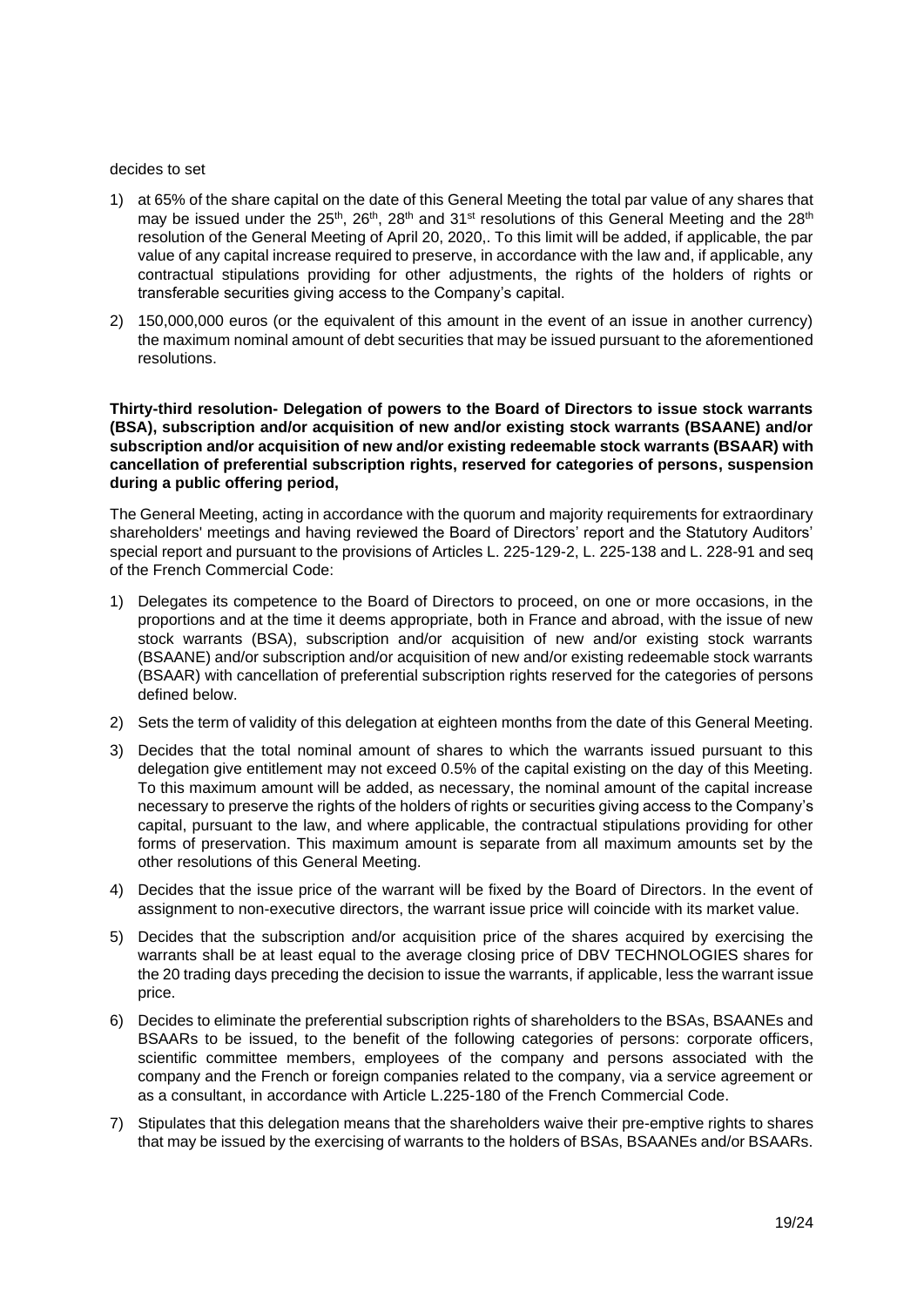- 8) Decides that the Board cannot, unless authorized in advance by the General Meeting, make use of this delegation in a period public offering initiated by a third party targeting the securities of the Company until the end of the offering period.
- 9) Decides that if subscriptions have not absorbed the entire BSA, BSAANE and/or BSAAR issue, the Board of Directors may exercise the following options:
	- limit the amount of the issue to the amount of subscriptions, if applicable within the limits established by the regulation;
	- freely allocate all or part of the non-subscribed BSAs, BSAANEs and/or BSAARs to persons covered by the categories defined above.
- 10) Decides that the Board of Directors shall be granted all necessary powers, under the terms set by the law and stipulated above, to issue BSAs, BSAANEs and/or BSAARs and in particular to:
	- **-** set the specific list of beneficiaries within the categories of persons defined above, the nature and number of warrants to be allocated to each beneficiary, the number of shares to which each warrant shall give entitlement, the issue price of the warrants and the subscription and/or acquisition price of the shares to which the warrants give entitlement under the terms outlined above, the terms and deadlines for the subscription and exercise of the warrants, the associated adjustment mechanisms and more generally, all terms and conditions with respect to the issue
	- **-** prepare an additional report describing the final terms and conditions of the transaction;
	- **-** conduct the necessary share acquisitions within the framework of the share buyback program and to allocate them via the allocation plan;
	- **-** record the completion of the capital increase resulting from the exercising of the BSAs, BSAANEs and/or BSAARs and to amend the Bylaws accordingly;
	- **-** at its sole discretion, impute the cost of the capital increase to the amount of the associated premiums and deduct the necessary sums from this amount to bring the statutory reserve to one tenth of the new share capital after each increase;
	- **-** delegate, under the conditions provided for by law, the powers required to enact the capital increase, and to delay the capital increase, within the limits and according to the terms and conditions previously set by the Board of Directors;
	- **-** and more generally, perform all tasks required in similar matters.

The General Meeting notes that this delegation, for the part not used, if applicable, supersedes any and all relevant prior delegations.

#### **Thirty-fourth resolution - Delegation of powers to be granted to the Board of Directors to increase the share capital by the issue of ordinary shares and/or securities granting access to the capital, with pre-emptive subscription rights waived in favor of the members of a company savings plan pursuant to Articles L. 3332-18 et seq. of the French Labor Code**

The General Meeting, acting in accordance with the quorum and majority requirements for extraordinary shareholders' meetings and having reviewed the Board of Directors' report and the Statutory Auditors' special report, voting pursuant to Articles L. 225-129-6, L. 225-138-1 and L. 228-92 of the French Commercial Code and L. 3332-18 and seq. of the French Labor Code:

1) Delegates its powers to the Board of Directors to enact, at its own discretion, a capital increase on one or more occasions through the issue of ordinary shares or securities giving access to the equity securities to be issued by the Company, reserved for members of one or more group or company employee savings plans established by the Company and/or affiliated French or international companies under the conditions of Article L.225-180 of the French Commercial Code and of Article L.3344-1 of the French Labor Code.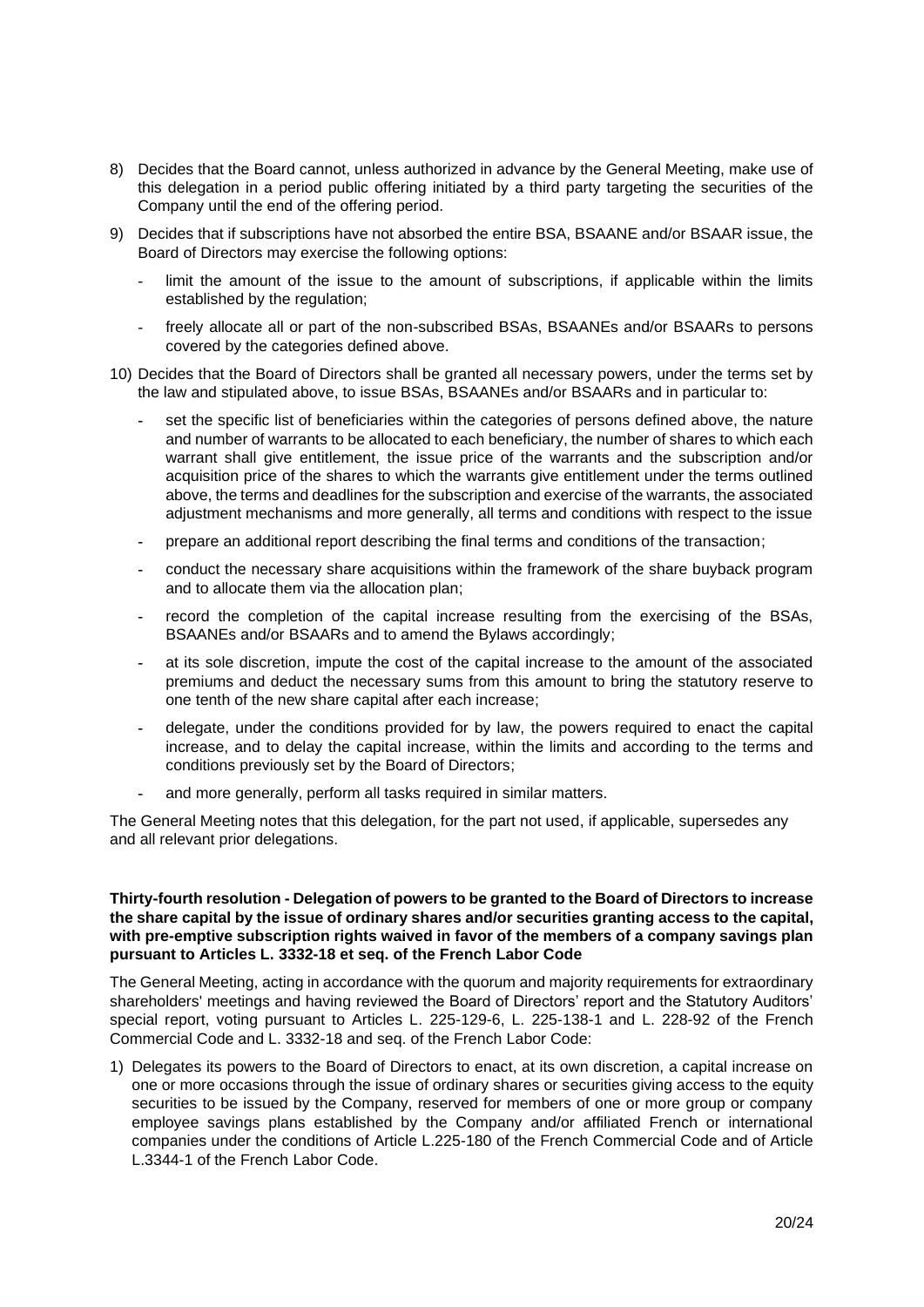- 2) Withdraws, in favor of these individuals, any pre-emptive subscription rights to shares issued pursuant to this delegation.
- 3) Sets the validity of this delegation at twenty-six months from the date of this General Meeting.
- 4) Limits the maximum par value of the increases that may be enacted under this delegation at 2% of the share capital at the date of this General Meeting to carry out this increase, with the understanding that this amount is separate to any other maximum amounts set by other authorizations relating to capital increases*.* T

To this amount will be added, as necessary, the par value of any capital increase necessary to preserve the rights of the holders of rights or securities giving access to the Company's capital, pursuant to the law and, if applicable, any contractual stipulations providing for other forms of preservation;

- 5) Decides that the price of any shares to be issued under point 1) of this delegation may not more than 30% (or 40% lower if the vesting period stipulated by the scheme pursuant to Articles L. 3332-25 and L. 3332-26 of the French Labor Code is greater than or equal to ten years) below the average opening price of the shares for the 20 trading days prior to the decision setting the date for the opening of subscriptions, nor may it be higher than this average.
- 6) Decides, pursuant to the provisions of Article L.3332-21 of the French Labor Code, that the Board of Directors may allocate to the beneficiaries defined in the first paragraph above, free shares already issued or to be issued, or other securities giving access to the Company's capital that have already been issued or are to be issued in respect of (i) any employer contribution that may be paid pursuant to the regulations governing group or company savings plans and/or (ii) if applicable, any discount and, in the event that any new shares are issued in respect of the discount or the employer contribution, may decide to capitalize any reserves, profits or issue premiums required to pay up these shares;
- 7) Notes that this delegation, for the part not used, if applicable, supersedes any and all relevant prior delegations.
- 8) The Board of Directors shall have the discretion to implement or not implement this authorization, take all measures and conduct all necessary formalities.

# **Thirty-fifth Resolution - Authorization to be granted to the Board of Directors to allocate free shares to members of staff and/or certain corporate officers**

The General Meeting, acting in accordance with the quorum and majority requirements for extraordinary shareholders' meetings and having reviewed the Board of Directors' report and the Statutory Auditors' special report, authorizes the Board of Directors, on one or more occasions, in accordance with Articles L. 225-197-1, L22-10-59 and L. 225-197-2 of the French Commercial Code, to allocate existing or future ordinary shares in the Company, reserved for:

- members of staff of the company or companies or economic interest groups that are directly or indirectly related to it as defined by Article L. 225-197-2 of the French Commercial Code;
- and/or corporate officers who meet the conditions set out in Article L. 225-197-1 of the French Commercial Code.

Sets the term of validity of this authorization at eighteen months from the date of this General Meeting.

The total number of shares that can be assigned free of charge pursuant to this authorization will not exceed 2% of the share capital on the date of the allocation decision. This limit will exclude, if applicable, the par value of any capital increase required to preserve the rights of the beneficiaries of bonus share awards in the event of transactions involving the Company's capital during the vesting period.

The allocation of shares to beneficiaries will become definitive after a vesting period to be determined by the Board of Directors, which may not be less than one year.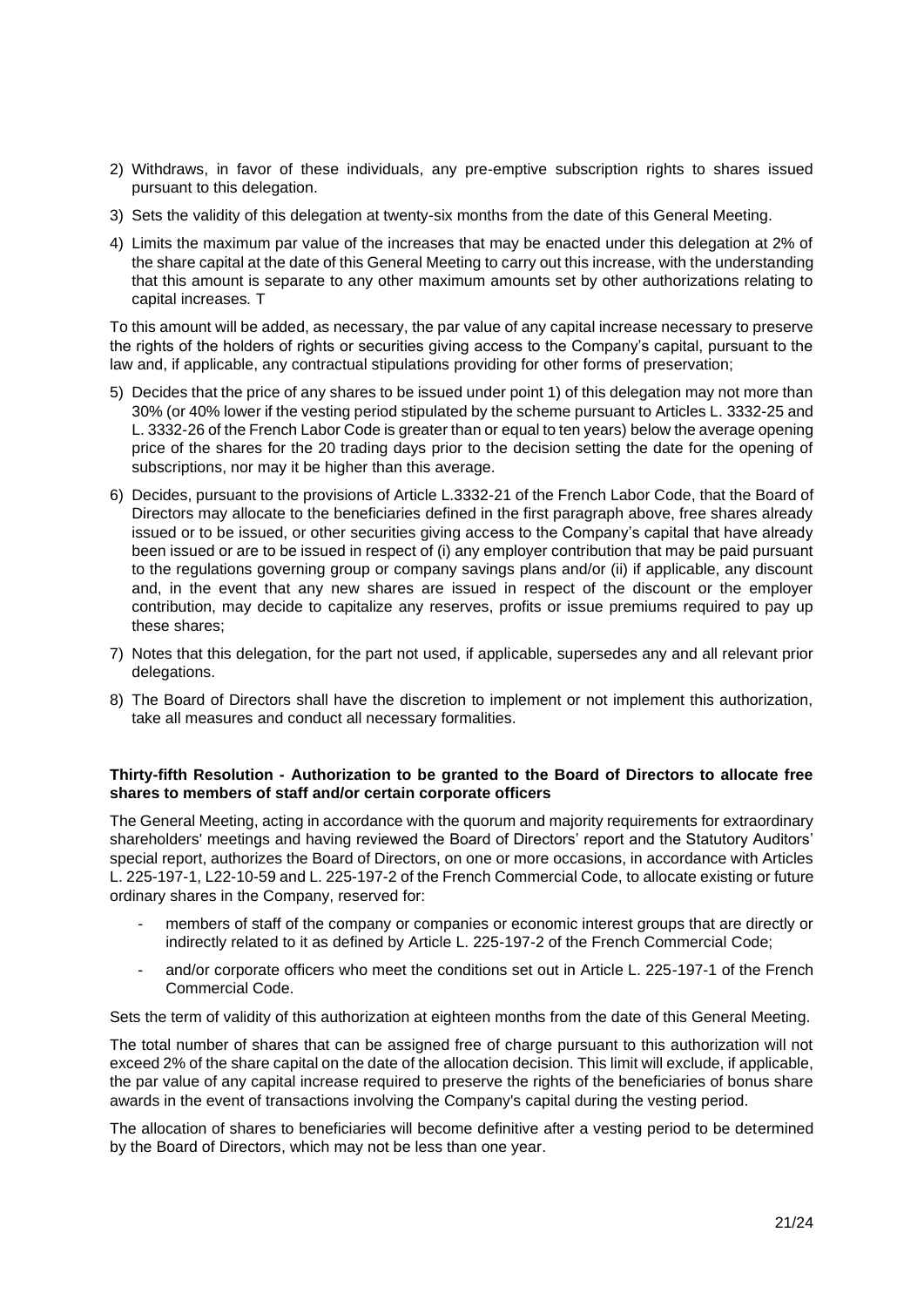Beneficiaries shall, where applicable, be required to hold these shares for a period, set by the Board of Directors, at least equal to that necessary to ensure that the cumulative duration of the vesting and, where applicable, holding periods cannot be less than two years.

By way of exception, final allocation will take place before the end of the vesting period in the event that the beneficiary is classified as disabled under the second and third categories set out in Article L. 341- 4 of the French Social Security Code.

All powers are granted to the Board of Directors to:

- set the terms and, if applicable, the award criteria and performance criteria for the shares;
- determine the identity of the beneficiaries and the number of shares allocated to each;
- if applicable:
	- record the existence of sufficient reserves and, upon each allocation of shares, transfer to a reserve account the sums required to pay up the new shares to be granted;
	- at the appropriate time, determine the capital increases by means of incorporation of reserves, premiums or profits relating to the issue of new free shares granted;
	- conduct the necessary share acquisitions within the framework of the share buyback program and allocate them via the allocation plan;
	- determine the impact on beneficiaries' rights of transactions affecting the share capital or likely to affect the value of shares allocated and enacted during the vesting period and as a result, to modify or adjust, if necessary, the number of shares granted to preserve the beneficiaries' rights;
	- decide whether or not to establish a holding obligation at the end of the vesting period and, if applicable, determine its duration and take all necessary measures to ensure that the beneficiaries comply with it;
	- and generally, in connection with the legislation in effect, perform all duties that the implementation of this authorization may require.

This authorization shall imply that shareholders waive their pre-emptive rights to subscribe to newly issued shares through the capitalization of reserves, share premium and profits.

For the part not used, if applicable, it supersedes any and all relevant prior authorizations.

# **Thirty-sixth Resolution - Authorization to be granted to the Board of Directors to grant share subscription and/or purchase options (stock options) to members of staff (and/or certain corporate officers)**

The General Meeting, acting in accordance with the quorum and majority requirements for extraordinary shareholders' meetings and having reviewed the Board of Directors' report and the Statutory Auditors' special report:

- 1) Authorizes the Board of Directors, under the provisions of Articles L. 22-10-56 to L 22-10-58 and L. 225-177 to L. 225-185 of the French Commercial Code, to grant the beneficiaries indicated below, on one or more occasions, options giving access to new shares in the company to be issued in respect of a capital increase or to the purchase of existing shares in the company as a result of buybacks carried out under the terms set by law.
- 2) Sets the term of validity of this authorization at eighteen months from the date of this General Meeting.
- 3) Decides that the beneficiaries of these options may only be: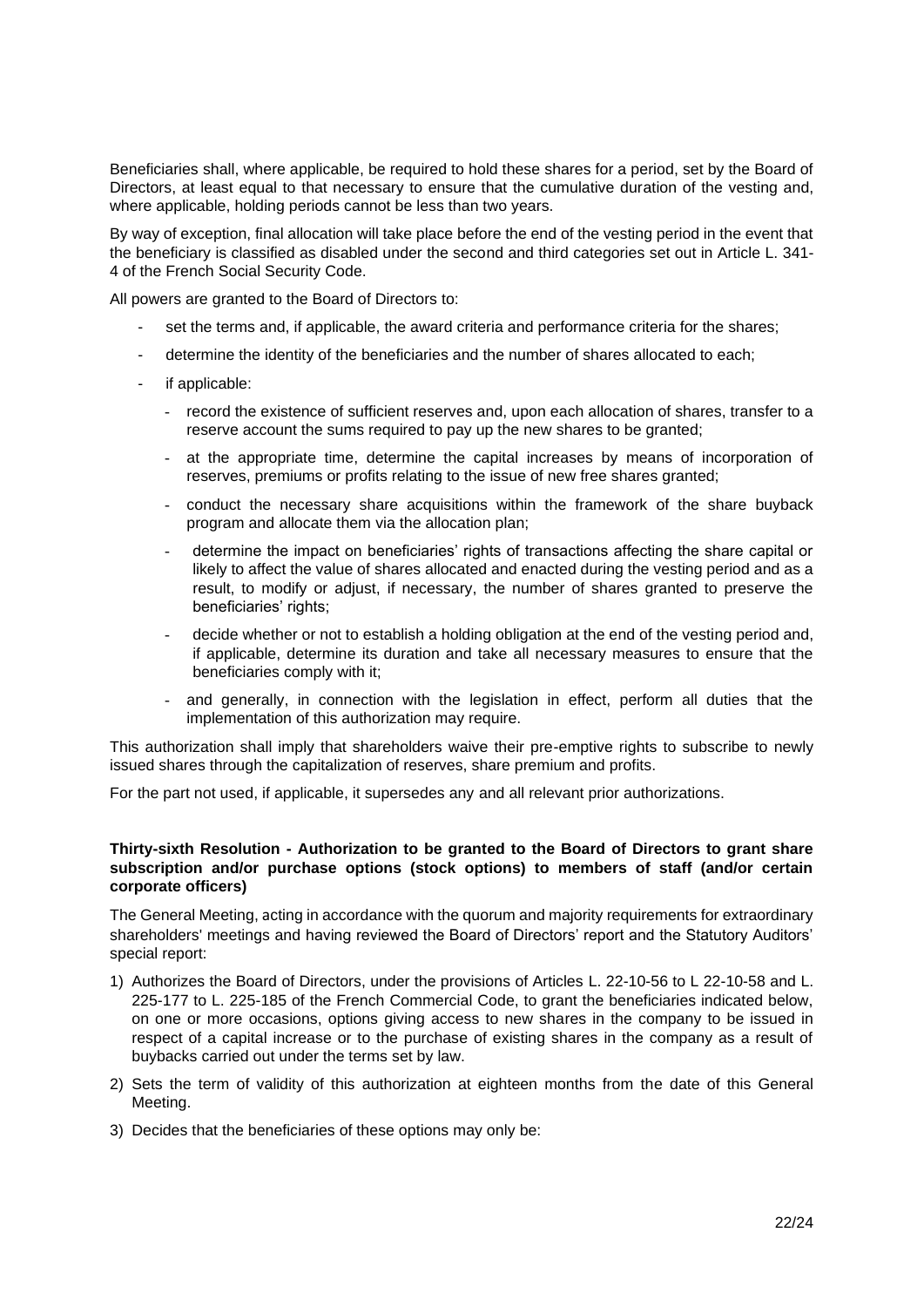- firstly, some or all members of staff, or certain categories of staff and where appropriate, those companies or economic interest groups related to it under the conditions of Article L. 225-180 of the French Commercial Code;
- secondly, corporate officers who meet the conditions set out in Articles L22-10-58 and L. 225-185 of the French Commercial Code.
- 4) The total number of options that may be granted by the Board of Directors under this authorization may not grant entitlement to subscribe to or purchase more than 7.5% of the share capital on the date of the allocation decision. To this amount will be added, as necessary, the par value of any capital increase necessary to preserve the rights of the beneficiaries of the options in the event of transactions involving the Company's capital, pursuant to the law and, if applicable, any contractual stipulations providing for other forms of preservation.
- 5) Decides that the subscription and/or acquisition price of the shares to be paid by the beneficiaries will be set on the day the options are granted by the Board of Directors in accordance with the regulations in effect and must not be less than the average opening price of the shares for the twenty trading days prior to the grant decision.
- 6) Decides that no options may be granted during the blackout periods set out in the regulations.
- 7) Notes that this authorization includes, in favor of the beneficiaries of options giving access to shares, an express waiver by shareholders of their pre-emptive rights to subscribe to the shares that will be issued as and when the options are exercised.
- 8) Delegates all powers to the Board of Directors to set the other terms and conditions for the granting of options and their exercise, in particular to:
	- determine the conditions under which the options shall be granted and to draft the list or categories of beneficiaries as scheduled above; to determine, where appropriate, the seniority and performance conditions that must be met by these beneficiaries; to determine the conditions under which the price and number of shares must be adjusted, particularly in the presumptions set out under Articles R. 225-137 to R. 225-142 of the French Commercial Code;
	- define the exercise period(s) for the options granted, with the understanding that the term of the options may not exceed a period of ten years from the grant date;
	- provide the option to temporarily suspend the exercise of options for a maximum period of three months in the event that financial transactions are performed involving the exercise of a right attached to shares;
	- if applicable, conduct the necessary share acquisitions within the framework of the share buyback program and to allocate them via the option plan;
	- proceed with all acts and formalities required to make final those capital increases that may, if necessary, be performed pursuant to the authorization granted by this resolution; amend the by-laws accordingly and generally to do whatever is necessary;
	- at its own discretion and if it sees fit, impute the cost of increases in share capital to the amount of the associated premiums and deduct the necessary sums from this amount to bring the statutory reserve to one tenth of the new share capital after each increase.
- 9) Notes that this authorization, for the part not used, if applicable, supersedes any and all relevant prior authorizations.

#### **Thirty-seventh Resolution - Amendment of Article 13 of the by-laws in order to**

Acting in accordance with the quorum and majority requirements for extraordinary shareholders' meetings and having reviewed the Board of Directors' report, the General Meeting decides:

- To raise the age limit for the Chairman of the Board of Directors from seventy to seventy-five.